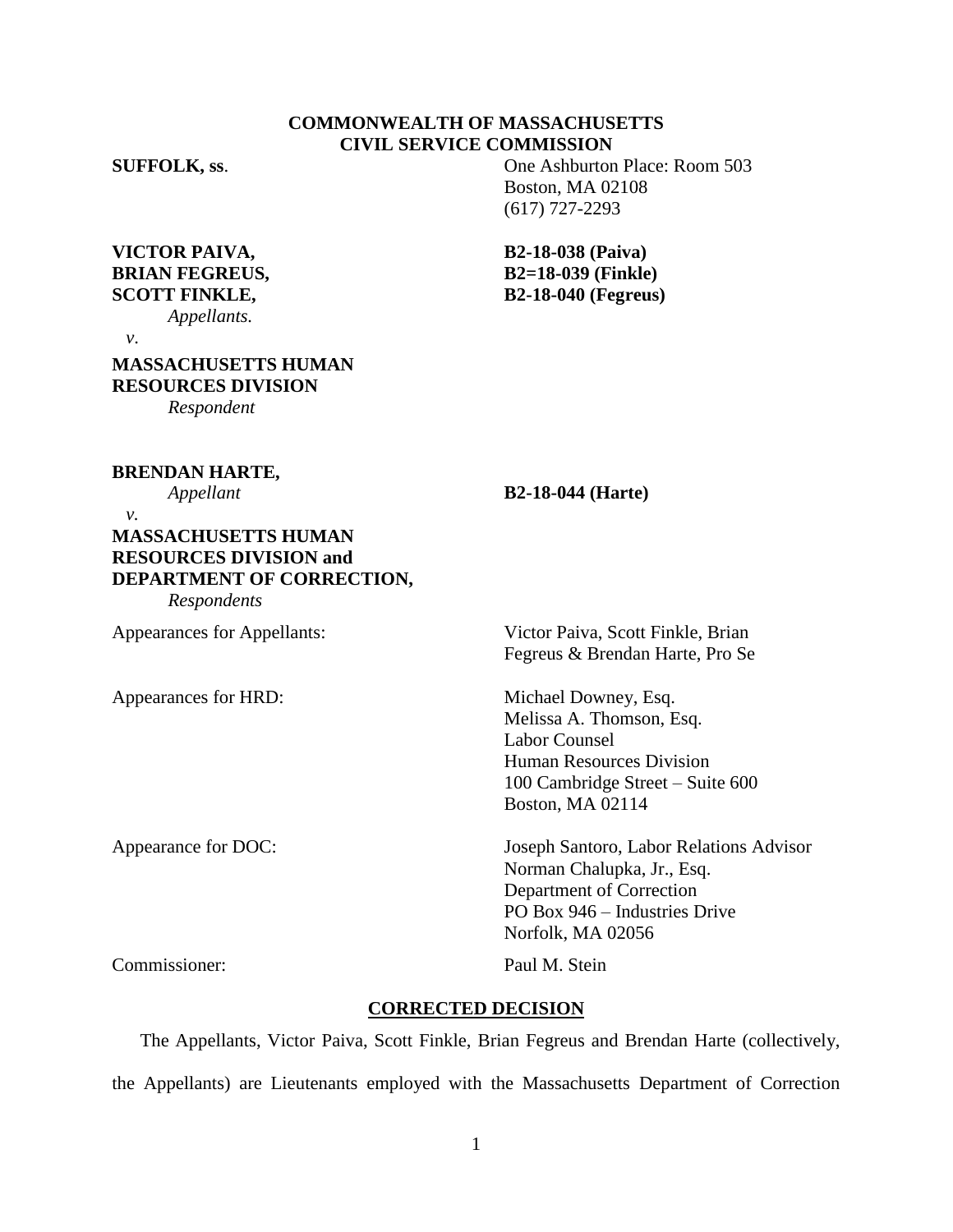(DOC) who appeal from decisions by the Massachusetts Human Resources Division (HRD) denying their respective requests for review of the results of the 2017 promotional examination for DOC Captain.<sup>1</sup> The Commission held a pre-hearing conference on March 27, 2018 (Paiva, Finkle & Fegreus Appeals) and on April 17, 2018 (Harte Appeal), after which DOC was added as a party respondent to the Harte Appeal. Pursuant to Notice of Hearing, the Commission held a consolidated hearing before me on February 12, 2019 to consider the following motions from HRD and responses from the Appellants in each respective appeal.<sup>2</sup>

Paiva, Finkle & Fegreus Appeal

- "Respondent's Motion for Summary Decision" dated 4/30/2018 (*HRD Paiva/Finkle Motion re: Timeliness*)
- "Respondent, Human Resource [sic] Division's Motion for Summary Decision" dated May 8, 2018 (*HRD Paiva/Finkle/Fegreus Motion*)
- "Appellants Motion for Summary Decision" dated April 30, 2018" (*Paiva/Finkle Summary Decision Response I*)
- "Appellants Motion for Summary Decision" dated June 14, 2018 (*Paiva/Finkle Summary Decision Response II*)

Harte Appeal

 $\overline{a}$ 

- "Respondent, Human Resource [sic] Division's Motion for Summary Decision" dated May 11, 2018 (*HRD Harte Motion*)
- "Appellants Motion for Both Summary Decision and Evidence Request" dated May 23, 2018 (*Harte Summary Decision Response I*)
- "Appellant Brendan Harte, Summary Decision" dated May 31, 2018 (*Harte Summary Decision Response II*)

In addition to the above materials, at the February 12, 2019 motion hearing, I marked four

documents previously received by the Commission at the March 27, 2018 Pre-Hearing

Conference related to the Paiva, Finkle & Fegreus Appeals. (*PreHExh.1 through PreHExh.4*). I

<sup>&</sup>lt;sup>1</sup> The Standard Adjudicatory Rules of Practice and Procedure, 801 CMR §§ 1.00, *et seq.*, apply to adjudications before the Commission with G.L. c. 31, or any Commission rules, taking precedence.

 $2$  The Commission also received certain additional submissions from the Appellants that raised procedural matters which the Commission deferred and, in view of the Decision now being issued, need not address those other matters at this time. (See *Appellants Motions", dated 12/3/18;"Appellants Procedural Motions", dated 12/10/16; "Appellants Procedural Motions", dated12/16/2018; "Appellants Formal Objections", dated 1/21/2019*)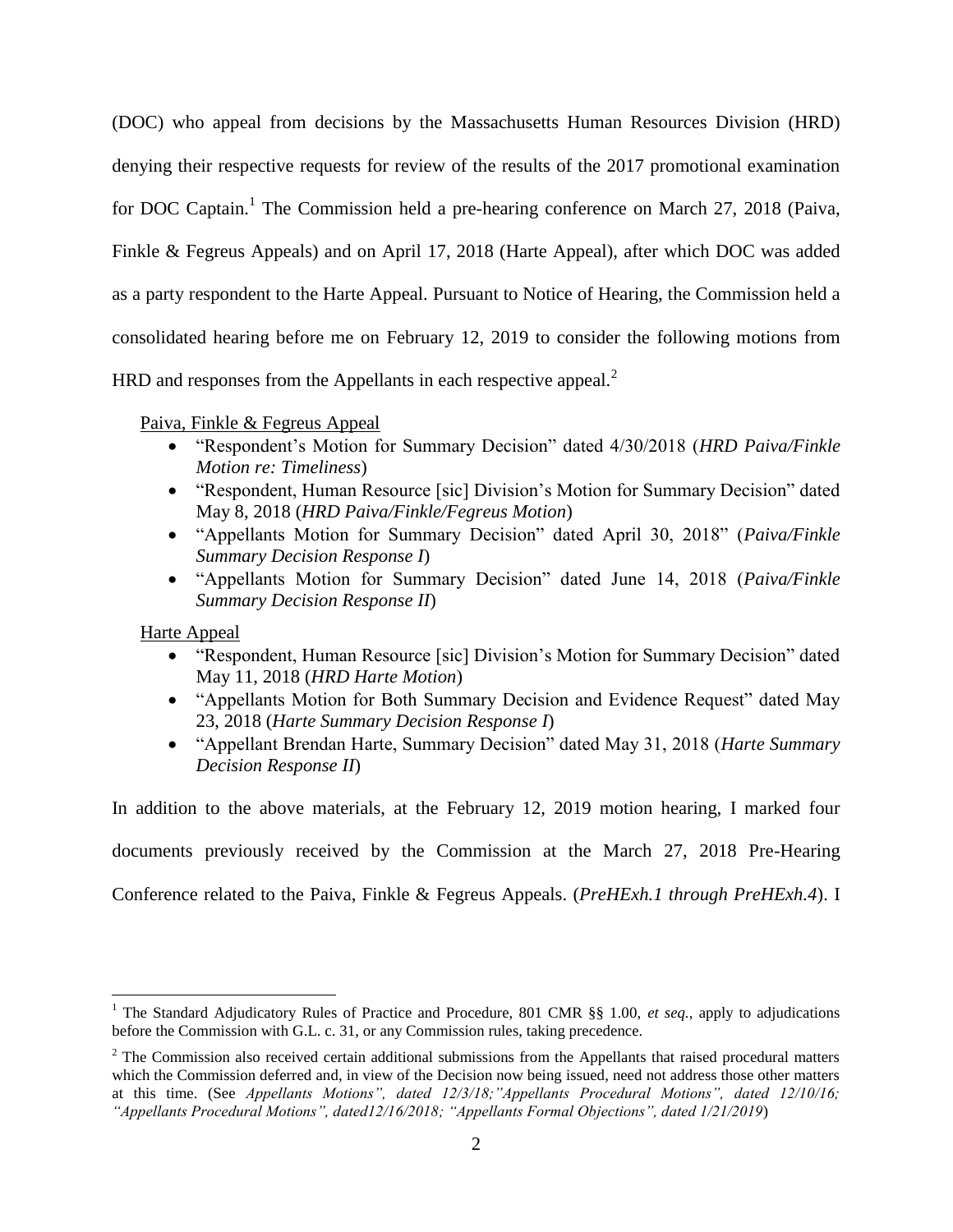also received various additional post-hearing submissions from the Appellants and DOC. *("Appellants Response", dated February 27, 2019; "Email Trails" 2/21/19 – 6/19/19*)

In August 2019, I held two status conferences with the parties in all four appeals to provide the parties with a preliminary analysis of my assessment of HRD's motions and to discuss the options for further proceedings, including possible settlement. At the Commission's request, I received a report from the DOC indicating that, as of that date, DOC had already promoted twenty-nine (29) of the original forty (40) names on the current Captain's eligible list. (S*CExh.1*) DOC also provided copies of the final score sheets for these nine remaining candidates which shows each candidate's "Raw" and "rescaled" standardized Technical Knowledge Score, as well as his Assessment Center score and Career Experience scores. (*SCExh. 2*)

## **FINDINGS OF FACT**

#### Findings Applicable to all Appeals

1. On December 10, 2015, following an investigation by this Commission, and after many years without HRD or DOC having administered a promotional examination for the position of Correction Officer IV (DOC Captain), this Commission ordered, among other things, that: "[f]orthwith, HRD and DOC shall take all necessary steps to: a) create a promotional examination for the positon of Captain at DOC; and b) create an eligible list of candidates for the position of Captain that will be used to make promotional appointments to the position of Captain at DOC." (*See In Re: Mograss et als, CSC Tracking No. I-14-304, 28 MCSR 601 (2015)*)

2. Pursuant to the Commission's orders, HRD delegated the administration of a DOC Captain's promotional examination to DOC, which hired an outside vendor to develop and administer the examination, with HRD's verbal approval but without the execution of any formal written delegation agreement. (*HRD Paiva/Finkle/Fegreus Motion; Paiva/Finkle Summary*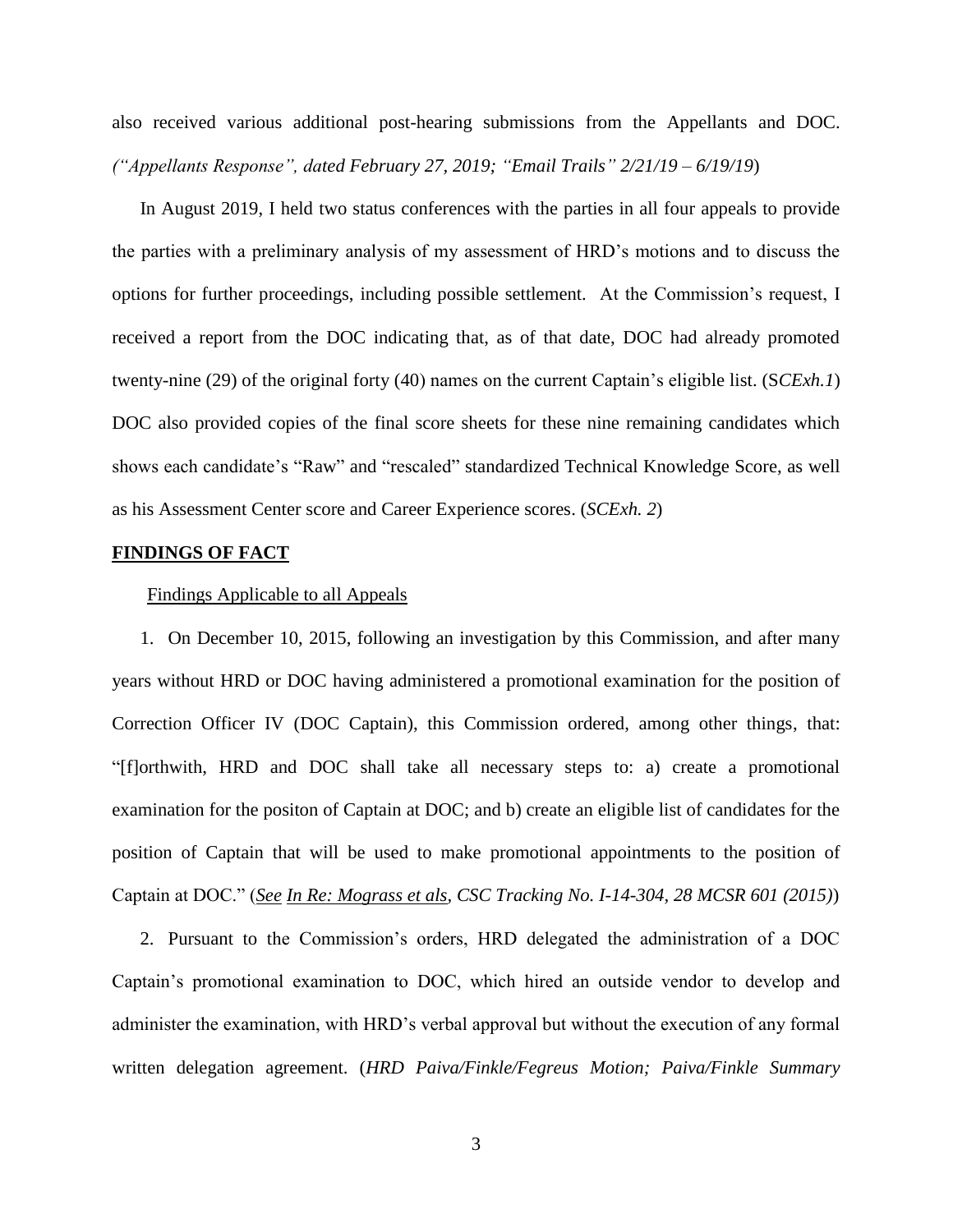*Decision Response I & II; Appellant's Response [w/attached HRD email dated 5/8/2018]; HRD Harte Motion; Harte Summary Decision Response I & II)*

3. The DOC Captain's Examination consisted of three components: (A) a Technical Knowledge (TK) component consisting of a written multiple-choice test administered on July 22, 2017; (B) an Assessment Center (AC) component consisting of a Written Work Sample (WWS), administered on October 11, 2017 and two (2) Oral Boards (OBs), administered in November, 2017; and (C) a Career Experience Board (CEB) component also administered in November, 2017. (*PreHExh1 through PreHExh.4; SCExh.2; HRD Paiva/Finkle/Fegreus Motion; Paiva/Finkle Summary Decision Response I & II; Appellant's Response [w/attached HRD email dated 5/8/2018]; HRD Harte Motion; Harte Summary Decision Response I & II*)

4. The DOC Human Resources Bulletin announcing the 2017 Captain's Exam stated, in

part:

**WEIGHTS**: Applicants must get a passing mark on each of the weighted components in order to receive an overall (general average) examination score . . . . the examination weights are: 35% Technical Knowledge Examination; 50% Assessment Center; 15% Career Experience Board."

All eligible candidates who sign up to take the DOC Captain promotion exam and remain in good standing will be permitted to attend and complete the Written Technical Knowledge Test. A cut score will be established and candidates who fail to meet that score will not be eligible to proceed to the final two (2) phases of the examination."

(*HRD Paiva/Finkle/Fegreus Motion; HRD Harte Motion; Harte Summary Decision II*)

5. All candidates received a Candidate ID number for use during all testing components.

DOC maintained a master list of candidates' names and Candidate ID numbers but no other form

of personal identification was recorded on testing materials or provided to the test vendor until

after all test components were administered and scored. In particular, the TK and WWS scores

were computed entirely "blindly" by the vendor's assessors. (*HRD Paiva/Finkle/Fegreus*

*Motion; Paiva/Finkle Summary Decision Response II*)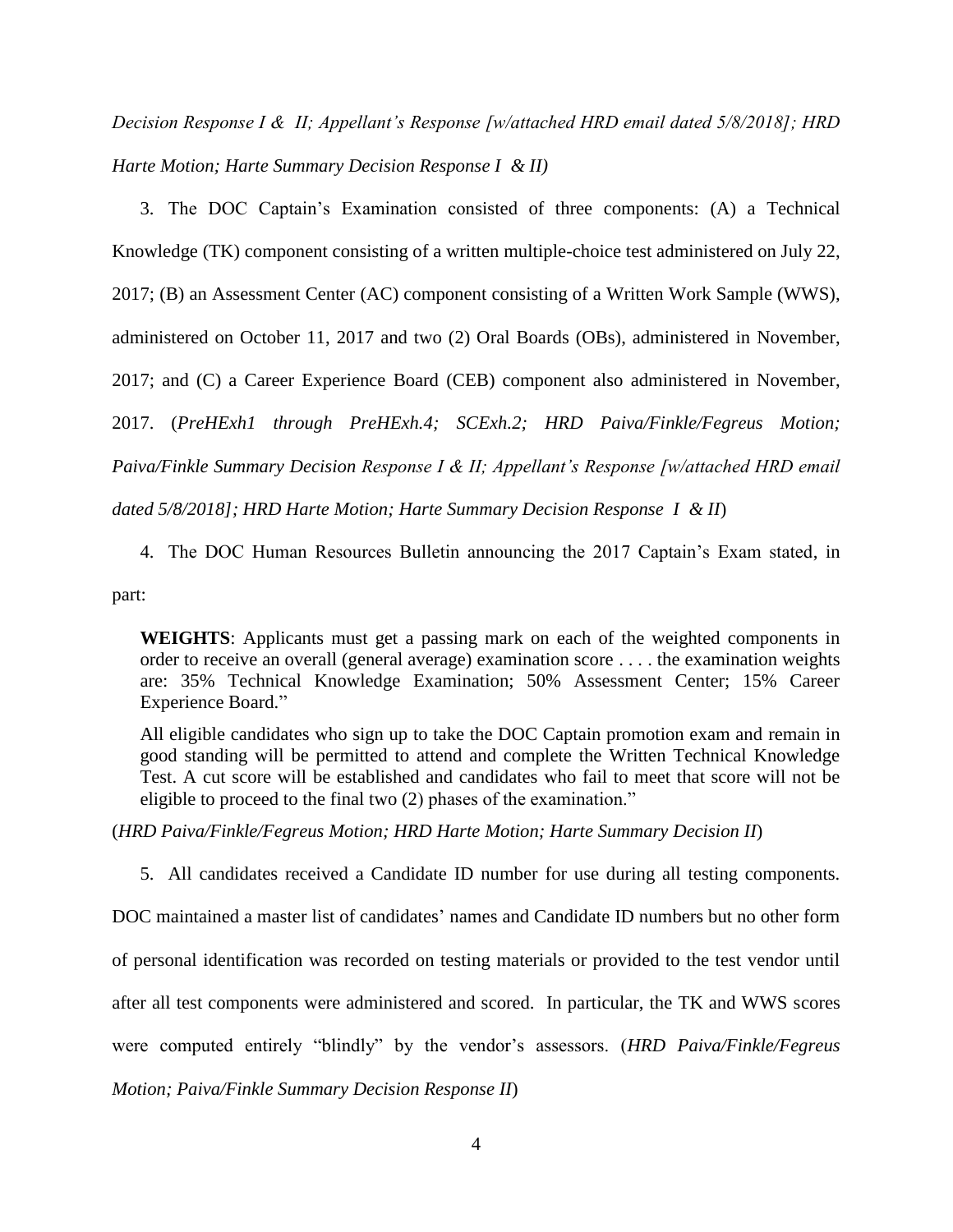6. The TK Test was a closed-book exam consisting of one hundred (100) multiple choice questions designed to assess the candidates' "understanding of job-related technical knowledge of the job [of a DOC Captain]". The 2017 Captain's Examination TK exam preparation guide stated: "Your score on the Closed Book Written Technical Knowledge Test will be based upon the number of test questions/items you answer correctly. Thus, the more items you answer correctly, the higher your Technical Knowledge Test score." No mention of rescaling the numerical scores was mentioned in the pre-test materials. (*HRD Paiva/Finkle/Fegreus Motion; Paiva/Finkle Summary Decision Response II; HRD Harte Motion*)

7. By form letter from DOC dated August 14, 2017, candidates received notice of their scores on the TK test component (which ranged from the maximum score of 100 (for 100 correct answers to 46 (out of 100) correct answers. The letter to each candidate stated, in part: "[Y]ou received a [numerical score] on the Technical Knowledge portion of the promotional exam. The result of this exam will serve as 35% of your overall score." All candidates, regardless of score, were allowed to proceed to the next two stages of the examination. No mention of rescaling the numerical scores was mentioned. (*PreHExh.2 through PreHExh.4; HRD Paiva/Finkle/Fegreus Motion; Paiva/Finkle Summary Decision Response II; HRD Harte Motion; Harte Summary Decision Response II*)

8. The Appellants were informed that their TK test scores were as follows:

- Brendan Harte 65 (out of 100)
- Victor Paiva 59 (out of 100)
- $\bullet$  Brian Fegreus 59 (out of 100)
- Scott Finkle 56 (out of 100)

# (*PreHExh.2 through PreHExh.4; HRD Paiva/Finkle/Fegreus Motion; HRD Harte MotionI*)

9. DOC's August 14, 2017 letter advised candidates that they had seven (7) days to file a "fair test" appeal regarding the TK test. None of the Appellants then filed such an appeal.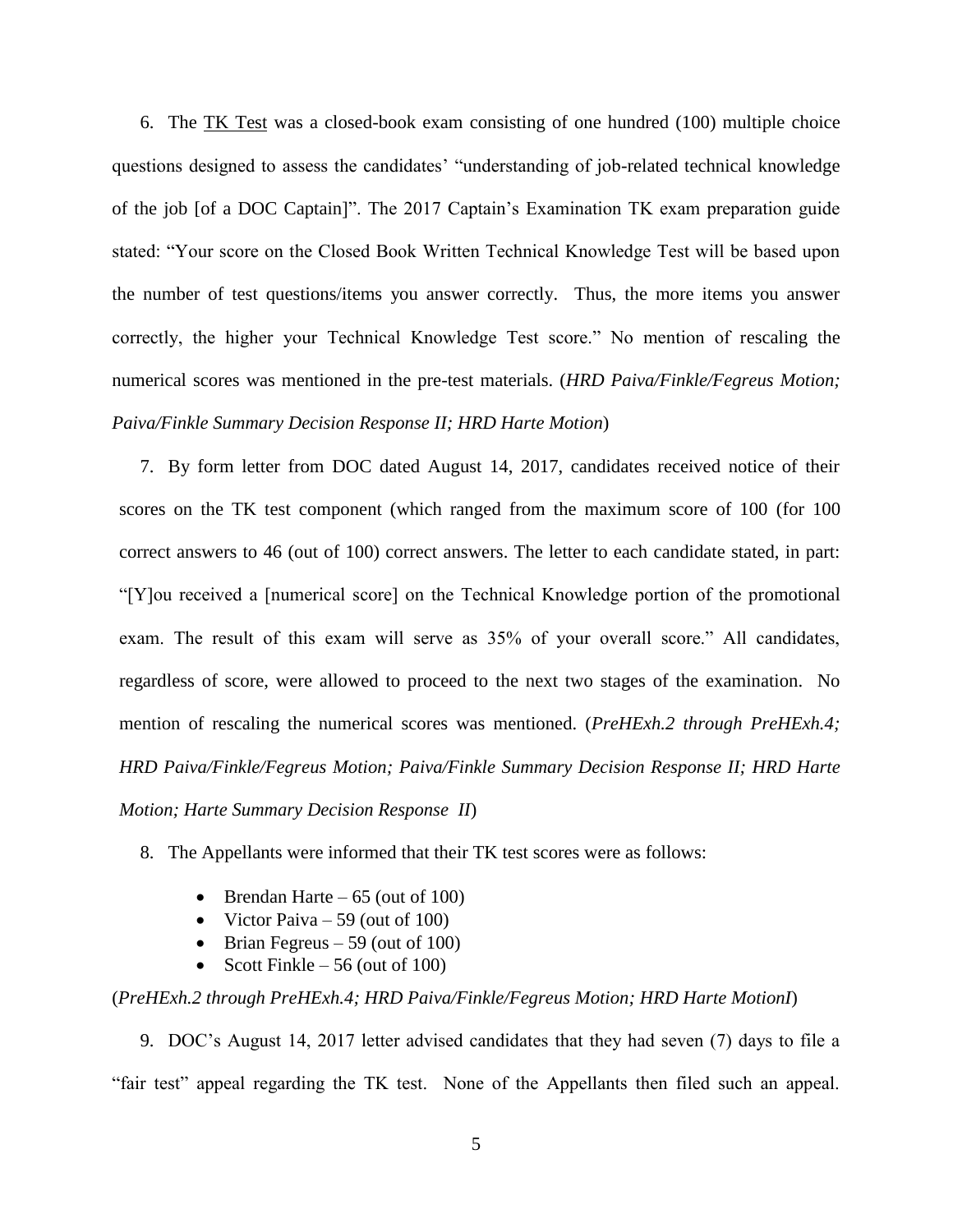((*PreHExh.2 through PreHExh.4; HRD Paiva/Finkle/Fegreus Motion re: Timeliness; Paiva/Finkle Summary Decision Response II; HRD Harte Motion*)

10. The Writing Sample (WWS) component asked candidates to assume the role of a DOC Captain and prepare a written essay about a hypothetical situation they were given, "typical of those a Captain might encounter" on the job. Four assessors, divided into two-person panels, who were internal DOC employees of Captain's level or above and/or senior level managers selected and trained by the test vendor, scored the essays. The essays were graded for: Written Communication (ability to express ideas), Interpersonal Interactions (establishing constructive working relationships), Analyzing and Deciding (processing information and choosing a plan of action) and Managing Activities (planning and executing activities). (*HRD Paiva/Finkle/Fegreus Motion; Paiva/Finkle Summary Decision Response II; HRD Harte Motion*)

11. The Oral Board (OB) component presented candidates with two hypotheticals: an "Incident Supervision" scenario and a "Subordinate Performance" scenario. Candidates reviewed the scenario materials and then gave a verbal response to a panel of three assessors<sup>3</sup> who graded the performance on Oral Communication, Interpersonal Interactions, Analyzing and Deciding and Managing Activities. (*HRD Paiva/Finkle/Fegreus Motion; Paiva/Finkle Summary Decision Response II; HRD Harte Motion*)

12. The WWS/OB pre-test preparation guide also contained the following notice regarding standardization of scores:

"A total score will be derived for the WWS Test by computing average ability scores across the two assessors for the abilities rated as part of this test and adding those average ability scores together. A total score will be derived for the OB Test by computing average ability scores across the two OB exercises and adding those average ability scores together. To derive candidate's overall promotion examination

 $\overline{a}$ 

<sup>&</sup>lt;sup>3</sup> The number of total OB assessors and the credentials of the OB panel members are not specifically described in the record. For purposes of these motions, I infer that the OB panelists had the same or similar credentials as the WWS assessors described above and/or the CEB panel members described below.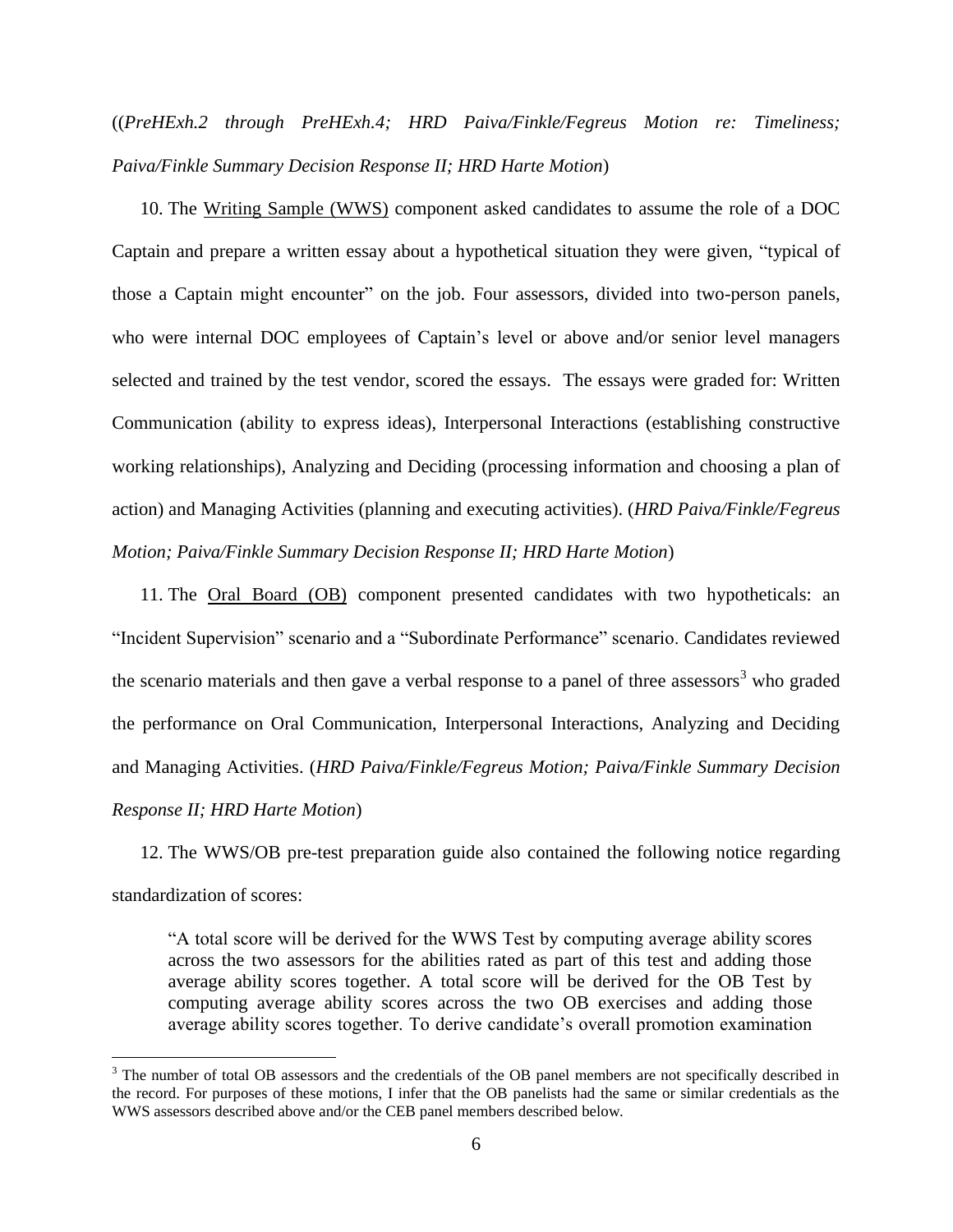scores, the Total Written Work Sample Test score and Total Oral Board Test score (along with the Total Technical Knowledge and Total Career Experience Board score) will be standardized, weighted and added together."

"As just noted, to ensure the weights for each examination component are applied in a fair manner, the total scores on each component will be standardized prior to being weighted. Standardization is used when tests are of different lengths (have different numbers of questions), have different average scores, and/or have differences in standard deviations (the spread or range of scores). By standardizing the total scores, the test components are placed onto the same measurement scale so that they can be added together. This is accomplished by looking at how far a particular score deviates from the average score for that test (either above or below) and dividing by the standard deviation for that test. Although this may seem complicated, it is a procedure that is used quite frequently and is well accepted in the testing field. Tests such as the SAT use a type of standardized score."

"Finally, prior to computing overall component scores for each candidate, [the test vendor's] staff will compare the ratings given out by each of the assessor boards. If there is a significant difference between these ratings (meaning one or more boards gave out significantly higher (easier) ratings or lower (harder) ratings on average compared to other boards), [the test vendor's] analysis staff will standardize the ratings by panel to remove any advantage/disadvantage as a result of the panel ot which the candidate was assigned."

#### (*HRD Paiva/Finkle/Fegreus Motion; HRD Harte Motion*)

13. The Career Experience Board (CEB) component was comprised of three stages: (1) preparing a Fact Sheet containing an "abbreviated resume" of the candidate's experience and training; (2) preparing written responses containing three "Key Points" for each of three scenarios provided in advance, to be defended at the third stage oral presentation; and (3) appearance before the CEB for oral presentation of Key Points and responding to a fourth scenario provided to the candidate by the CEB on the spot. (*HRD Paiva/Finkle/Fegreus Motion; Paiva/Finkle Summary Decision Response II; Appellants Response; HRD Harte Motion*)

14. The CEB pre-test preparation guide stated that the CEB assessed "attributes founds to be critical to effective job performance by Captains", specifically: Oral Communication; Adaptability (maintaining professional demeanor in routine and stressful situations); Accountability (adhering to policies appropriately by personal example and as applied to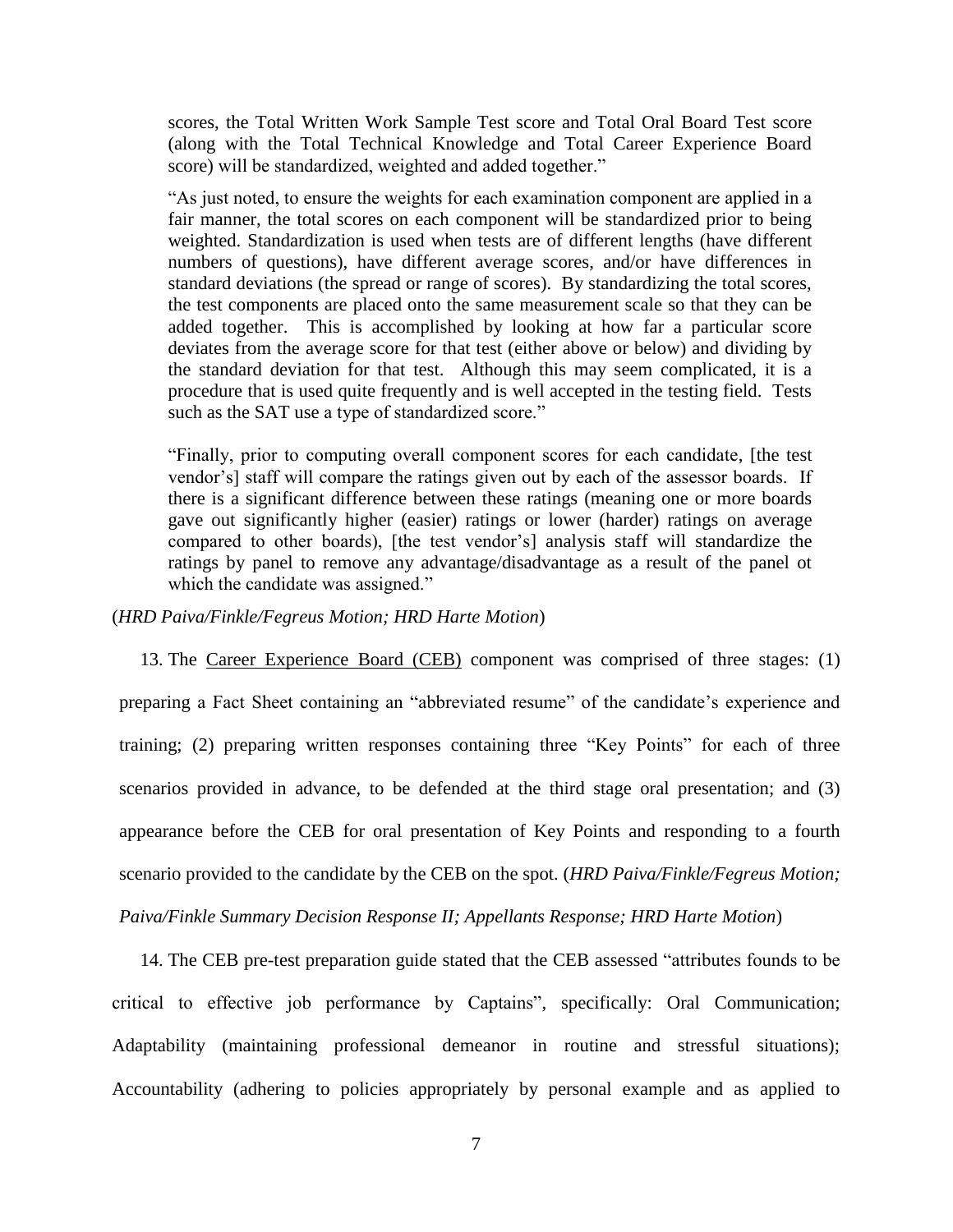problem performance of others); and Professional Development (commitment to improvement and constructive criticism). (*HRD Paiva/Finkle/Fegreus Motion; HRD Harte Motion*)

15. The CEB pre-test preparation guide contained detailed instructions about the information to be included in the Fact Sheet, including work experience within and outside the DOC, Military Service, Education (highest degree) and any Special Training. The guide also stated:

"Please do not provide any additional details beyond the items listed above. **Remember, your Fact Sheet (abbreviated resume) will NOT be scored**; it is simply being provided so that assessors understand the context in which your Career Experience Board answers are being made. Thus, this is not a point system where you will receive a certain number of points for each experience from your past. **You will be scored solely on your oral responses to the CEB questions** and your ability to indicate that you have learned from your past experiences and are prepared to succeed as a [DOC] Captain."

(*HRD Paiva/Finkle/Fegreus Motion; HRD Harte Motion*)(**emphasis in original**)

16. The test vendor selected and trained twelve (12) CEB assessors, divided into panels of

three (3) assessors each. All CEB assessors were selected from outside the DOC. (*HRD* 

*Paiva/Finkle/Fegreus Motion; HRD Harte Motion*) 4

17. The CEB pre-test preparation guide also contained the following statement regarding

standardization of test results:

 $\overline{a}$ 

"A total score will be derived for the CEB by computing the average ability scores across the three assessors for the capabilities rated as part of this test and adding those average ability scores together. To derive candidates' overall promotion examination scores, the Career Experience Board Score (along with the TK score, Total WWS score and Total OB score) will be standardized, weighted and added together."

"As just noted, to ensure the weights for each examination component are applied in a fair manner, the total scores on each component will be standardized prior to being weighted. Standardization is used when tests are of different lengths (have different

<sup>&</sup>lt;sup>4</sup> The Appellants note that an early notice of the Captain's exam contained the standard boilerplate language that called for candidates to submit the familiar "bubble sheet" listing their experience and education to be entitled to claim additional E&E "points" to be added to their written and/or assessment center scores. This language, however, is patently inconsistent with all other communications with candidates -- including the 7/18/17 DOC Bulletin and the August 2017 WWS/OB/CEB pre-test preparation guide – that clearly explained that the Captain's Board would not be using the traditional E&E point system but would be measuring experience in a new way through the CEB. (*E-Mail Trails; HRD Paiva/Finkle/Fegrues Motion; Paiva/Finkle Summary Decision Response II; Appellants Response; HRD Harte Motion*)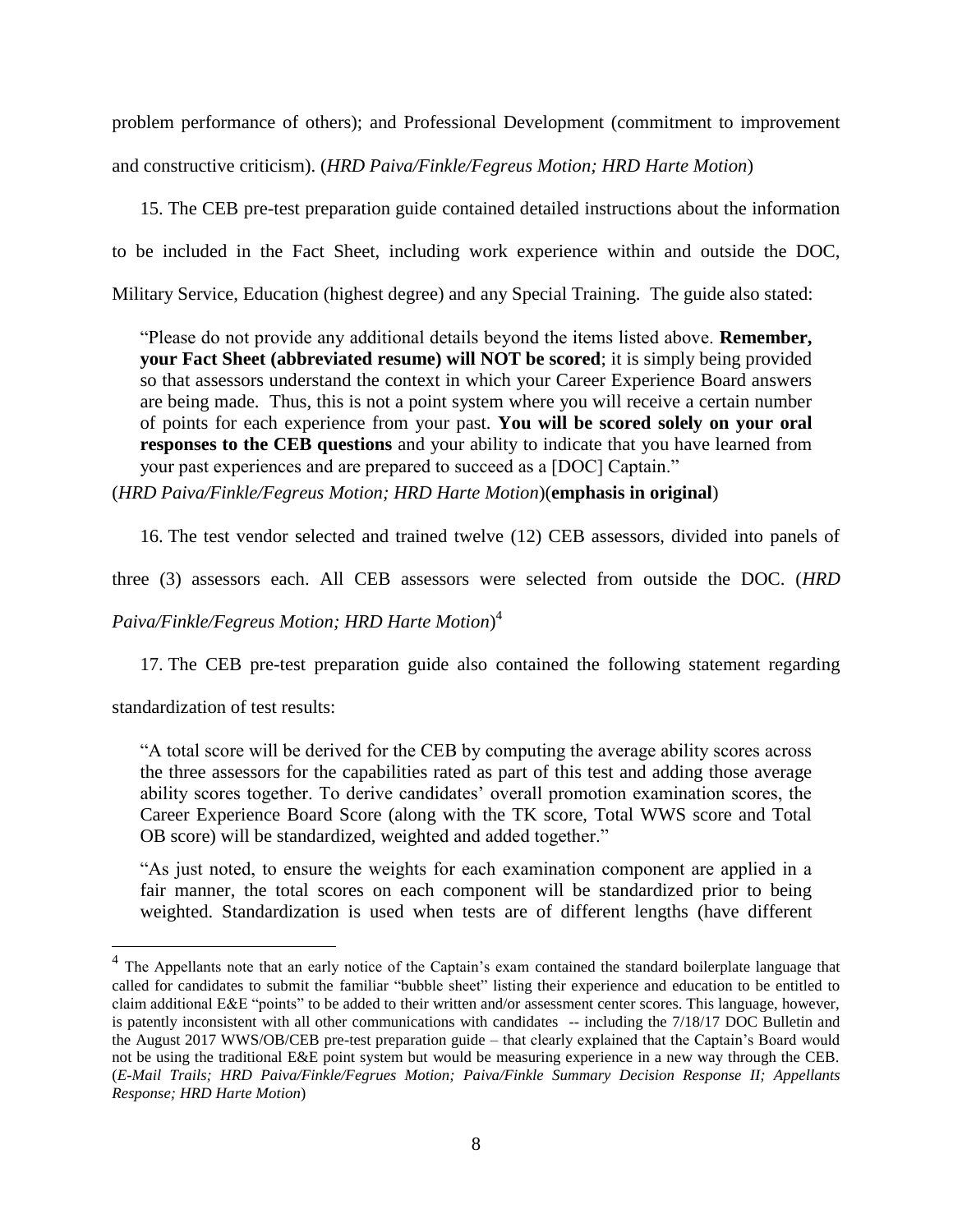numbers of questions), have different average scores, and/or have differences in standard deviations (the spread or range of scores). By standardizing the total scores, the test components are placed onto the same measurement scale so that they can be added together. This is accomplished by looking at how far a particular score deviates from the average score for that test (either above or below) and dividing by the standard deviation for that test. Although this may seem complicated, it is a procedure that is used quite frequently and is well accepted in the testing field. Tests such as the SAT use a type of standardized score."

"Finally, prior to computing overall component scores for each candidate, [the test vendor's] staff will compare the ratings given out by each of the assessor boards. If there is a significant difference between these ratings (meaning one or more boards gave out significantly higher (easier) ratings or lower (harder) ratings on average compared to other boards), [the test vendor's] analysis staff will standardize the ratings by panel to remove any advantage/disadvantage as a result of the panel to which the candidate was assigned."

## (*HRD Paiva/Finkle/Fegreus Motion; HRD Harte Motion*)

18. On or about January 3, 2018, all candidates who took the Captain's Examination received

a DOC e-mail with a "CANDIDATE SCORE REPORT", dated December 28, 2017.<sup>5</sup> This

document stated, in part:

 $\overline{a}$ 

"As described in the candidate preparation guide, your score for this examination is comprised of three components with the following weights:

| Technical Knowledge (TK) Score:      | 35% |
|--------------------------------------|-----|
| Assessment Center (AC) Score:        | 50% |
| Career Experience Board (CEB) Score: | 15% |

"You previously received your raw score on the Technical Knowledge Test which corresponded to the number of items correct out of 100. To ensure that each test component carried the proper weight in determining your final position on the promotion list, your component scores (TK, AC and CEB) were rescaled to be out of 35, 50 and 15 points, respectively. The 50 points for the AC was computed as 20 points for the Written Work Sample and 30 points for the Oral Boards. You can confirm your rescaled TK score using the chart on the right side of this page. Simply look up your raw TK score in the first column and find the corresponding scaled TK score in the second column."  $\cdot \cdot \cdot$ 

"To pass this test you needed to score 70 or higher on your Overall Test Score."

Candidates had no previous notice that the TK scores would be "rescaled" or that that WWS and

OB portions of the AC component would be weighted 30% and 20% respectively. This report

was also the first notice that an Overall Test Score of 70 would be required to pass. (*PreHExhs.2* 

 $<sup>5</sup>$  Hard copy of the CANDIDATE SCORE REPORT was also transmitted by first class mail postmarked  $1/3/18$ .</sup> (*Paiva/Finkle Summary Decision Response II*)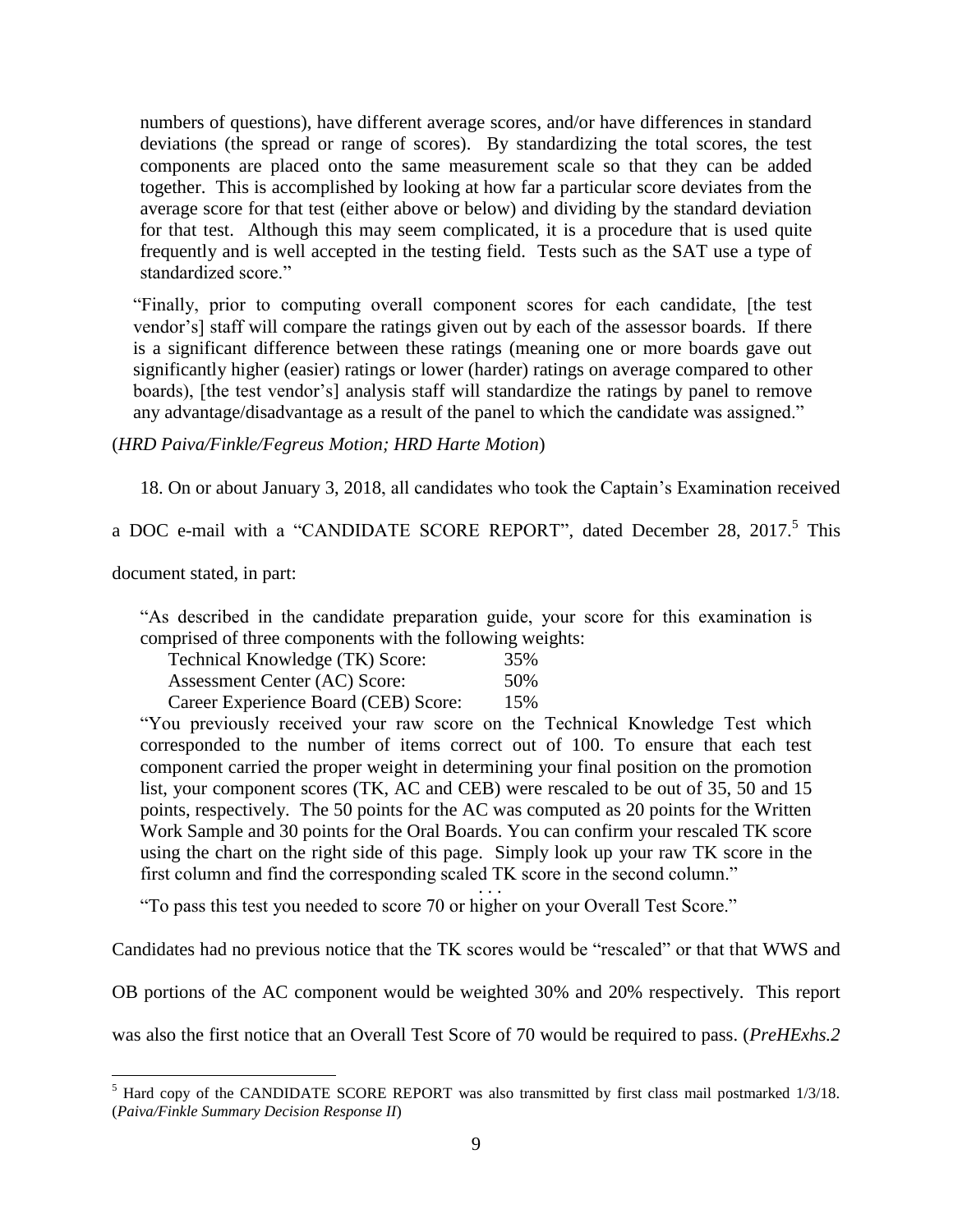*through 4; SCExh.2; Paiva/Finkle Summary Decision Response II; Appellants Response; HRD Harte Motion*)

19. The RAW TK column ran from 100 down to 46; the corresponding RESCALED TK column ran from 35.00 (for a RAW TK of 100) down to 14.19 (for a RAW TK of 46). Thus, a candidate who got all 100 multiple choice questions received 35% of his/her RAW TK included in the Overall Test Score; a candidate with 86 correct answers received 34.4% of his/her RAW TK score; a candidate with 59 correct answers received 32.5% of his/her RAW TK score; a candidate with 46 correct answers received 30.8% of his/her RAW TK score. (*PreHExhs.2 through 4; SCExh.2; Paiva/Finkle Summary Decision Response II; HRD Harte Motion*)

20. The CANDIDATE SCORE REPORTS for the Appellants stated their respective scores as follows:

Brian Fegreus

| <b>COMPONENT</b>           | <b>YOUR SCORE</b>        |  |
|----------------------------|--------------------------|--|
| <b>Technical Knowledge</b> | 19.20*<br>out of 35      |  |
| <b>Assessment Center</b>   | 41.30<br>out of 50       |  |
| Career Experience          | 12.26<br>out of 15       |  |
| Veteran's Points           | out of 2<br>$\mathbf{0}$ |  |
| <b>Overall Test Score</b>  | 72.75                    |  |
| $\Lambda$ W TV $\sim$      |                          |  |

 $* =$ RAW TK score 59

Victor Paiva

 $\overline{a}$ 

| <b>COMPONENT</b>              |              | <b>YOUR SCORE</b> |
|-------------------------------|--------------|-------------------|
| <b>Technical Knowledge</b>    | 19.20*       | out of 35         |
| <b>Assessment Center</b>      | 37.95        | out of 50         |
| Career Experience             | 11.98        | out of 15         |
| Veteran's Points <sup>6</sup> | $\mathbf{0}$ | out of 2          |
| <b>Overall Test Score</b>     | 69.12        |                   |
| $\Lambda$ W TV $\sim$         |              |                   |

<sup>\* =</sup> RAW TK score 59

 $6$  Lt. Paiva, a veteran, did not receive the 2 point veteran's preference because he did not achieve a passing grade on the examination. (*PreHExh.4; Colloquy at Status Conference*). See also PAR.14(2) ("In competitive examinations for promotion to any position in the classified civil service, [HRD] shall add two points to the general average mark obtained by any veteran . . .provided such veteran has first obtained a passing mark in said examination").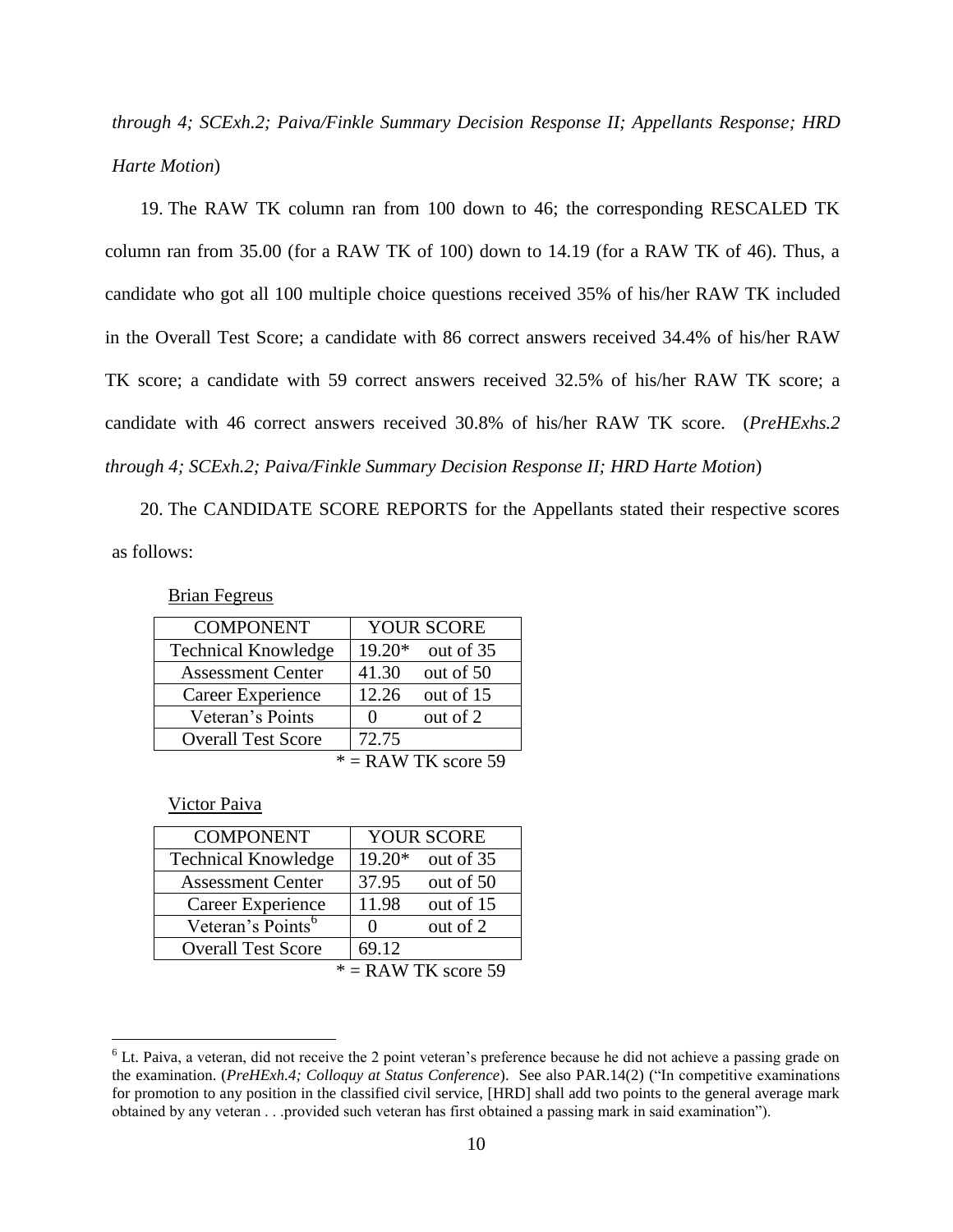Scott Finkle

| <b>COMPONENT</b>           |                   | <b>YOUR SCORE</b> |
|----------------------------|-------------------|-------------------|
| <b>Technical Knowledge</b> | 18.04*            | out of 35         |
| <b>Assessment Center</b>   | 39.90             | out of 50         |
| Career Experience          | 10.85             | out of 15         |
| Veteran's Points           | $\mathbf{\Omega}$ | out of 2          |
| <b>Overall Test Score</b>  | 68.80             |                   |
| $\cdot$ $\cdot$            |                   | - -               |

 $* =$ RAW TK score 56

Brendan Harte

| <b>COMPONENT</b>                | YOUR SCORE            |  |
|---------------------------------|-----------------------|--|
| <b>Technical Knowledge</b>      | $21.51*$<br>out of 35 |  |
| <b>Assessment Center</b>        | 36.35<br>out of 50    |  |
| Career Experience               | 10.01<br>out of 15    |  |
| Veteran's Points                | out of 2<br>$\theta$  |  |
| <b>Overall Test Score</b>       | 67.87                 |  |
| $\Lambda$ W TV coors $\epsilon$ |                       |  |

 $* =$  RAW TK score 65

(*PreHExhs.2 through 4; SCExh.2; Paiva/Finkle Summary Decision Response II; HRD Harte* 

*Motion*)

21. Included with the CANDIDATE SCORE REPORT was a one-page notice describing "your Civil Service rights" and the process to make a "Request for Review" of the results of the 2017 Captain's Exam specified in G.L.c.31,§22,¶2.. The notice identified three types of review that a candidate was allowed to request from the "administrator" and the "Civil Service Unit", i.e., HRD. The three types of review specified were:

- A. Answer Sheet Reviews: a review of the "marking of your answers to multiple choice questions" but the "statute does not provide for review of the test questions";
- B. Education and Experience (CEB) review of the "scoring of your Education & Experience Career Experience Board"; and
- C. Essay reviews/Written Work Sample: a review of your "answers to essay questions", i.e., the WSS.

No reference was made to the provision of G.L.c.31,§22,¶4 which permits a request to review of whether the examination as a whole or any component was a "fair test". The notice stated that the deadline for seeking a review on each of the three specified grounds was "**no later than 17**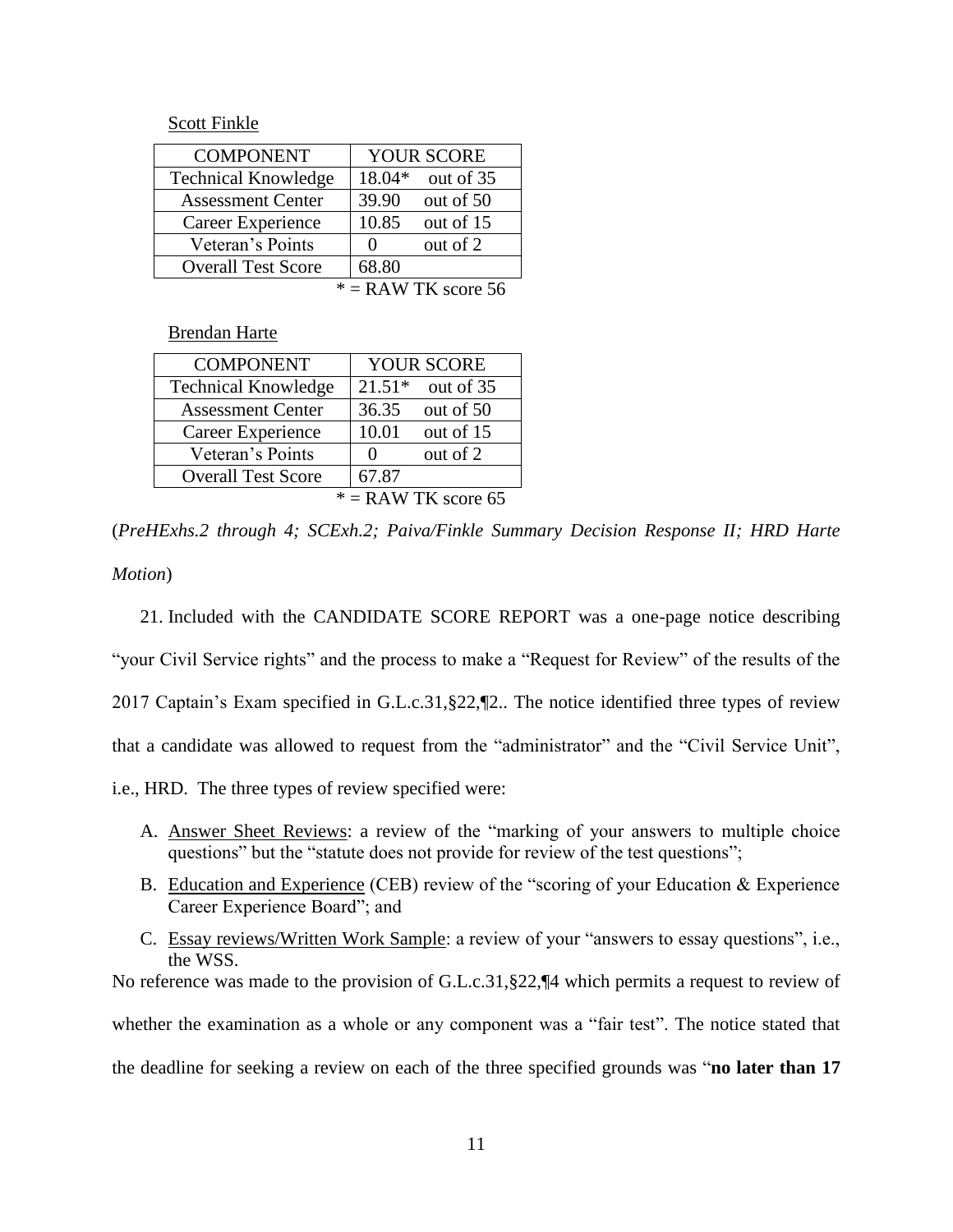**calendar days after emailing of this notice**". The notice also stated in bold print: "**NO TELEPHONE INQUIRIES WILL BE ACCEPTED**." (*PreHExhs.2 through 4; SCExh.2; Paiva/Finkle Summary Decision Response II; HRD Harte Motion*)

22. On or about February 22, 2018, the eligible list for DOC Captain was issued, containing forty (40) names. Lt. Brian Fegreus appeared in  $32<sup>nd</sup>$  place, tied with one other candidate. Lts. Paiva, Finkle and Harte did not appear on the eligible list as their Overall Test Scores were below the required passing Overall Test Score of 70. (*PreHExhs.2 through 4; SCExh.2)*

23. Since the eligible list has been in effect, DOC has promoted twenty-nine (29) candidates to the position of Captain, one candidate declined the promotion and one candidate was promoted to a senior management (non-civil service) position. This leaves the following nine Lieutenants on the eligible list:

- One Lieutenant remaining in  $27<sup>th</sup>$  place (Rounded Score: 74)
- Two Lieutenants (one being Lt. Fegreus in  $32<sup>nd</sup>$  place (Rounded Score: 73)
- One Lieutenant in  $34<sup>th</sup>$  place (Rounded Score: 72)
- Three Lieutenants in  $36<sup>th</sup>$  place (Rounded Score: 71)
- Two Lieutenants in  $39<sup>th</sup>$  place (Rounded Score: 70)

(*SCExhs.1 & 2; Representation of DOC at Status Conference*)

## Findings Applicable to Appeal of Lt. Fegreus

24. By two separate emails dated January 18, 2018, Lt. Fegreus sought HRD review of the WWS component and the "education and experience" portion of the Captain's examination. He questioned the lack of information about "how or who was scoring" the WWS portion and questioned how the CEB score was achieved "without completing an education and experience form" or providing the assessors "information . . . for them to know how much experience or education [he had] in order for them to properly and accurately score this portion." (*HRD Paiva/Finkle/Fegreus Motion*)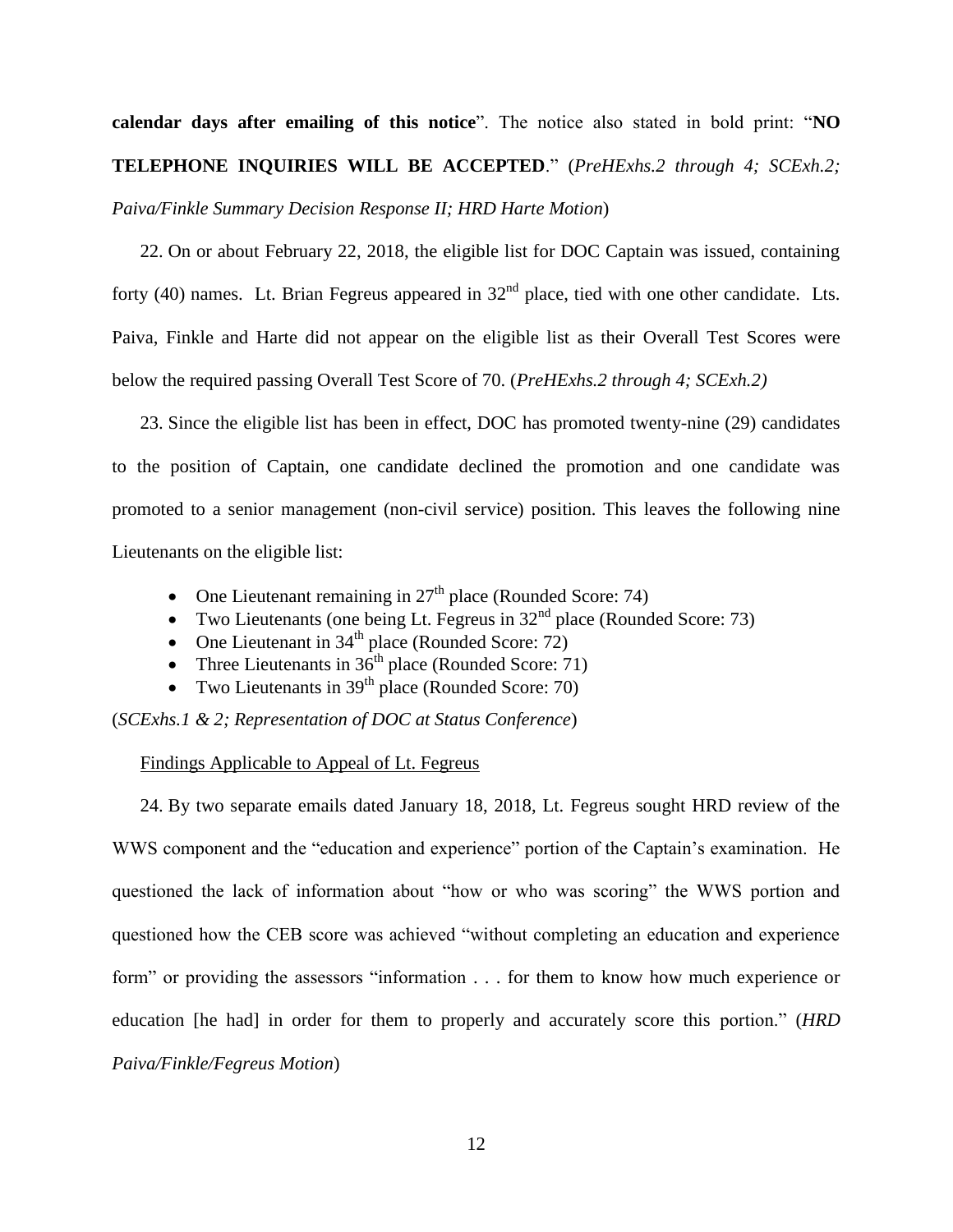25. Upon review, HRD's Director of Test Development performed a review of the test vendor's procedures for selecting and training the assessors for the WWS and CEB components, the scoring of those components and the information in the examination bulletins and pre-test preparation guide provided to the candidates. In particular, she found that the information provided to candidates included appropriate disclosure of the test procedures, assessment and scoring process. She concluded that assessors were thoroughly trained and that the use of DOC personnel as assessors was reasonably justified and did not compromised the integrity of the examination, as no DOC personnel were involved in the design of the test and all candidates' responses were assigned a Candidate ID code and scored blindly. Accordingly, she found no merit to the issues raised by Lt. Fegreus request for review. (*HRD Paiva/Finkle/Fegreus Motion*)

26. On March 2, 2018, Lt. Fegreus duly appealed to the Commission. *(Claim of Appeal; Appellants Response [Commission Procedural Order dated March 30, 2018]*)

Findings Applicable to Appeals of Lt. Paiva & Lt. Finkle

27. A few hours after Lt. Paiva received the email from DOC containing his "CANDIDATE

SCORE REPORT", he wrote to Ms. Patricia Snow in the DOC's HR department, stating:

"Patti. [sic] I receive a score of 59 on the TK part. If you multiply 35% by 59 you get 20.65. Not 19.20. I think this was a mistake. Let me know what you think? Thanks Victor Paiva<sup>"</sup>

(*Paiva/Finkle Summary Decision Response II*)

28. On January 10, 2018, Ms. Snow replied:

Good Morning Victor – Any issues or concerns need to be submitted to Civil Service per the information listed below [referencing the Request for Review form included in with the CANDIDATE SCORE REPORT] and noting: "No telephone inquiries will be accepted by Civil Service or the Department of Correction."

(*Paiva/Finkle Summary Decision Response II*)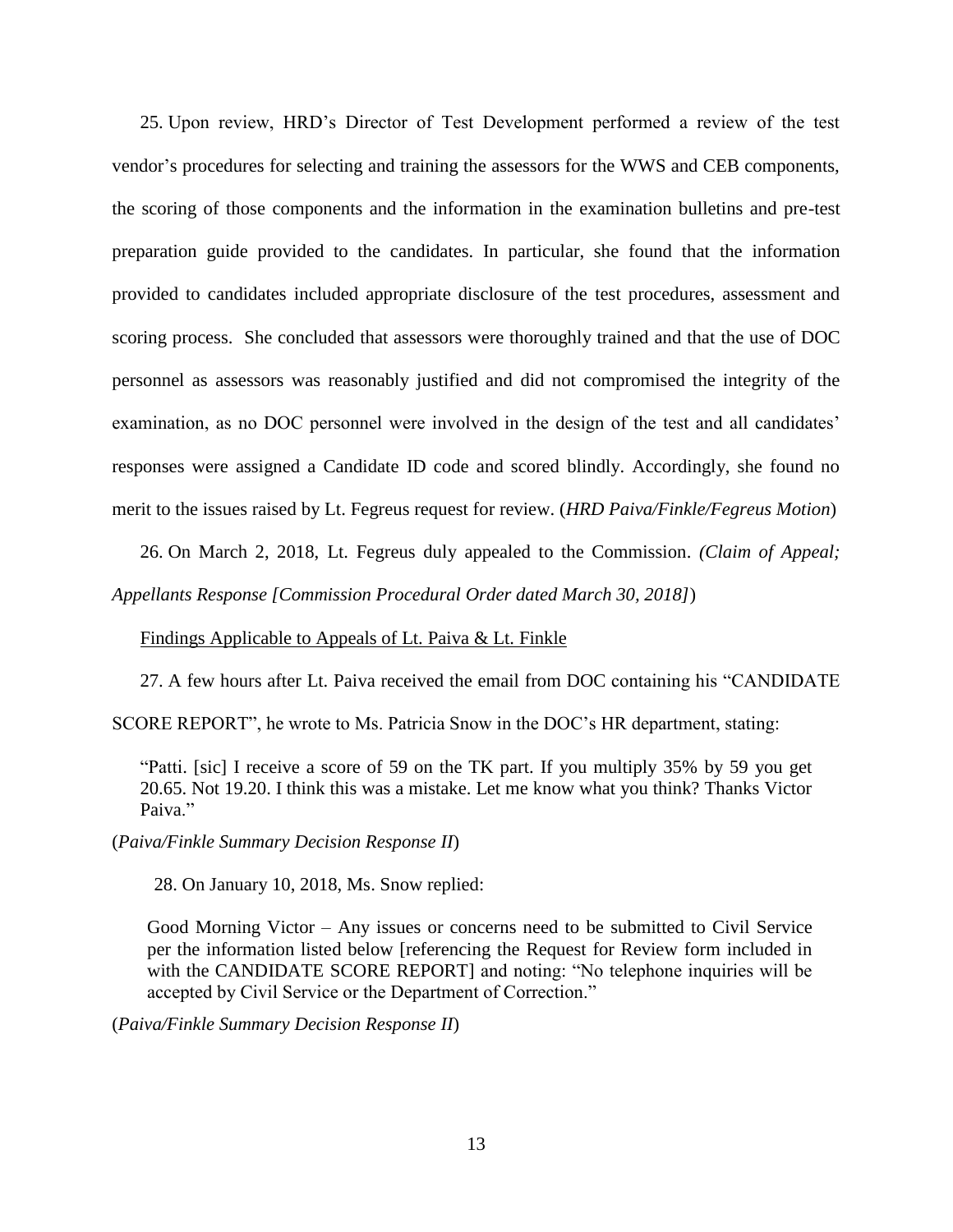29. Lt. Finkle also wrote several e-mails to Ms. Snow on January 3, 2018, in which he sought clarification of both the calculation of his TK score and the credits he thought he should be receiving for his college degree. In particular, he queried:

- "Hi Patty, Thank you [for sending the score report]. I just want to know where are the college education points and if it was added."
- "After some review of my score, I did see a calculation error. On the technical knowledge test I got a score of 56. 56 x .35(35%) is 19.6"
- "I would appreciate a clarification score on the written examination. There is a miscalculation. I passed the exam, as a result of the miscalculation. The breakdown in in the below email [herein, the message quoted immediately above]."

# (*Paiva/Finkle Summary Decision Response II*)

30. After initially receiving an automatic "out-of-office" reply, Lt. Finkle received email

replies from Ms. Snow on or about January 9, 2018, which stated:

 "Hi Scott- please see below response from the test administrators. Any further questions please contact Civil Service directly. Thank you Patty"

"The Career Experience Board was a different model than the previous point system for Education and Experience. The candidates were asked several questions and they were to base their responses on all of the experience and learning opportunities that they had over their career. It was the candidate's choice as to what they presented to the panel of assessors to demonstrate that they:

- 1. Have handled a specific difficult satiation as a Lieutenant
- 2. Could describe how they would handle a specific hypothetical situation that a Captain could encounter
- 3. Have effectively prepared to take on the responsibilities of a Captain."

"As part of their response, they could choose to talk about college experience if that was part of their meaningful preparation or part of their planned response tto either situation, but that was not a requirement. In addition, the number of years of college or type of degree did NOT yield specific points."

"The candidate preparation guide gave detailed information to candidates about the Career Experience Board and what was required."

 Good morning Scott – any further questions or issues you need to submit an appeal to Civil Service directly per the contact information I included on the original results email or visit their website page at [www.mass.gov/civilservice.](http://www.mass.gov/civilservice)"

(*Paiva/Finkle Summary Decision Response II*)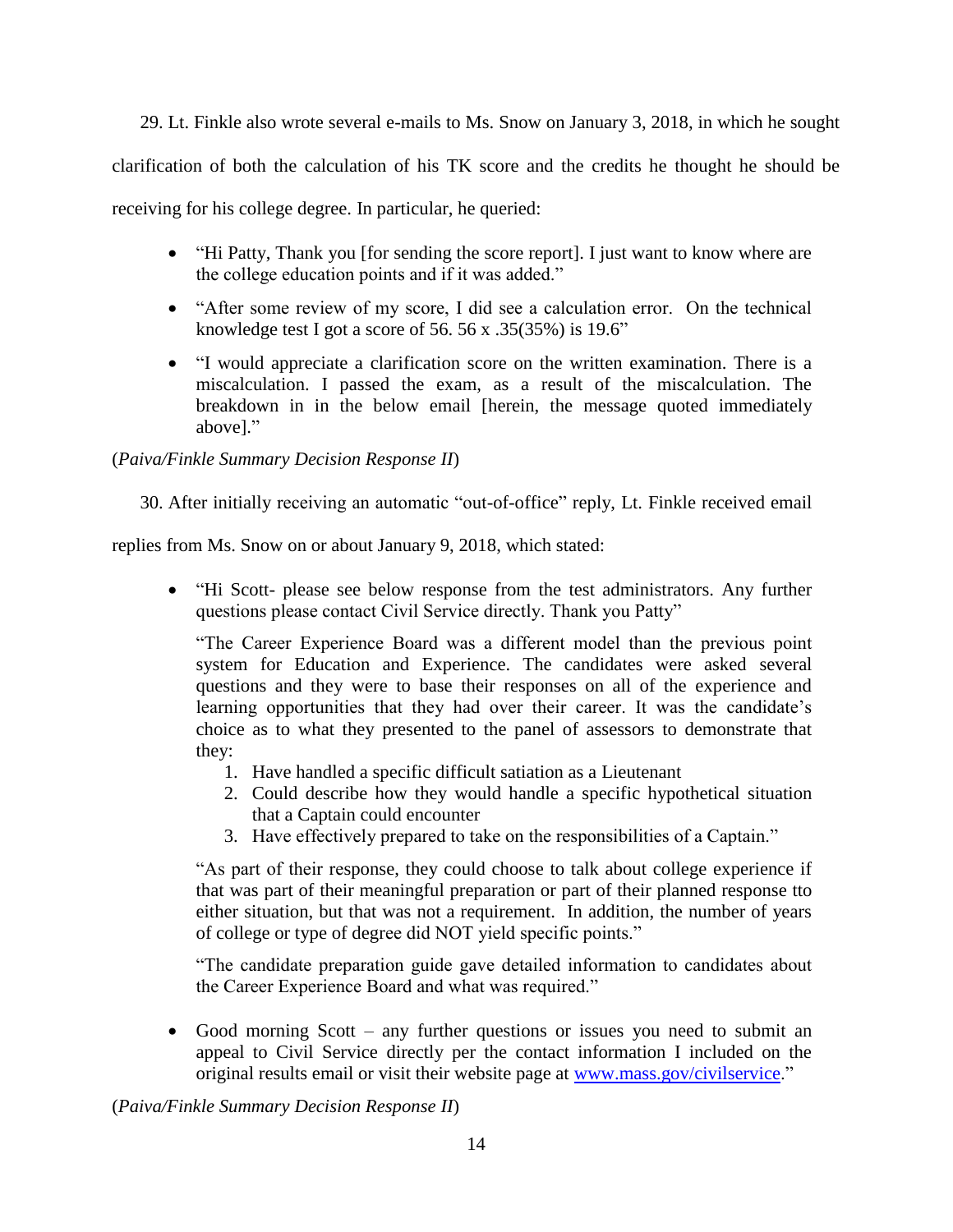31. On or about January 18, 2018, Lt. Paiva and Lt. Finkle submitted substantially identical "appeals" to HRD, seeking reviews of the "Answer Sheet, Education and Experience (Career Experience Board) and the [WWS] Essay.". Their narrative included alleged various errors in the "creation, administering, managing, hosting and grading in the examination process", alleged error in "conversion of the RAW TK to the RESCALED TK, and alleged error and violation of civil service law in the failure to award specific "Education and Experience examination points, as well as additional college credits" in a manner consistent with prior examinations. The relief requested was limited to adjustments in the TK and CEB components. The narrative did not identify any specific issues regarding the WWS component and the relief requested did not seek adjustment of their WWS score. (*HRD Paiva/Finkle/Fegreus Motion; Paiva/Finkle Summary Decision Response II*)

32. Upon receipt of the requests from Lt. Paiva and Lt. Finkle, HRD performed a review of the two Lieutenant's TK Answer Sheets and confirmed that the answers were accurately scored, and so informed Lt. Paiva and Lt. Finkle. (*HRD Paiva/Finkle/Fegreus Motion; Paiva/Finkle Summary Decision Response II*)

33. As to the use of a Rescaled TK score, rather than the actual Raw TK score (i.e., number of correct answers), HRD determined:

"This is done so that it is easier to compare individual scores; critical when using an examination to determine how qualified individuals are, compared to one another for promotion. The . . . argument that the math is incorrect is without merit, because it does not take into consideration the standardization of the scores."

## (*HRD Paiva/Finkle/Fegreus Motion*)

34. As to the other issues raised by Lt. Paiva and Lt. Finkle, as noted above in connection with Lt. Fegreus's appeal, HRD's Director of Test Development reviewed the candidate preparation guides, investigated the testing procedures, assessor selection and training process,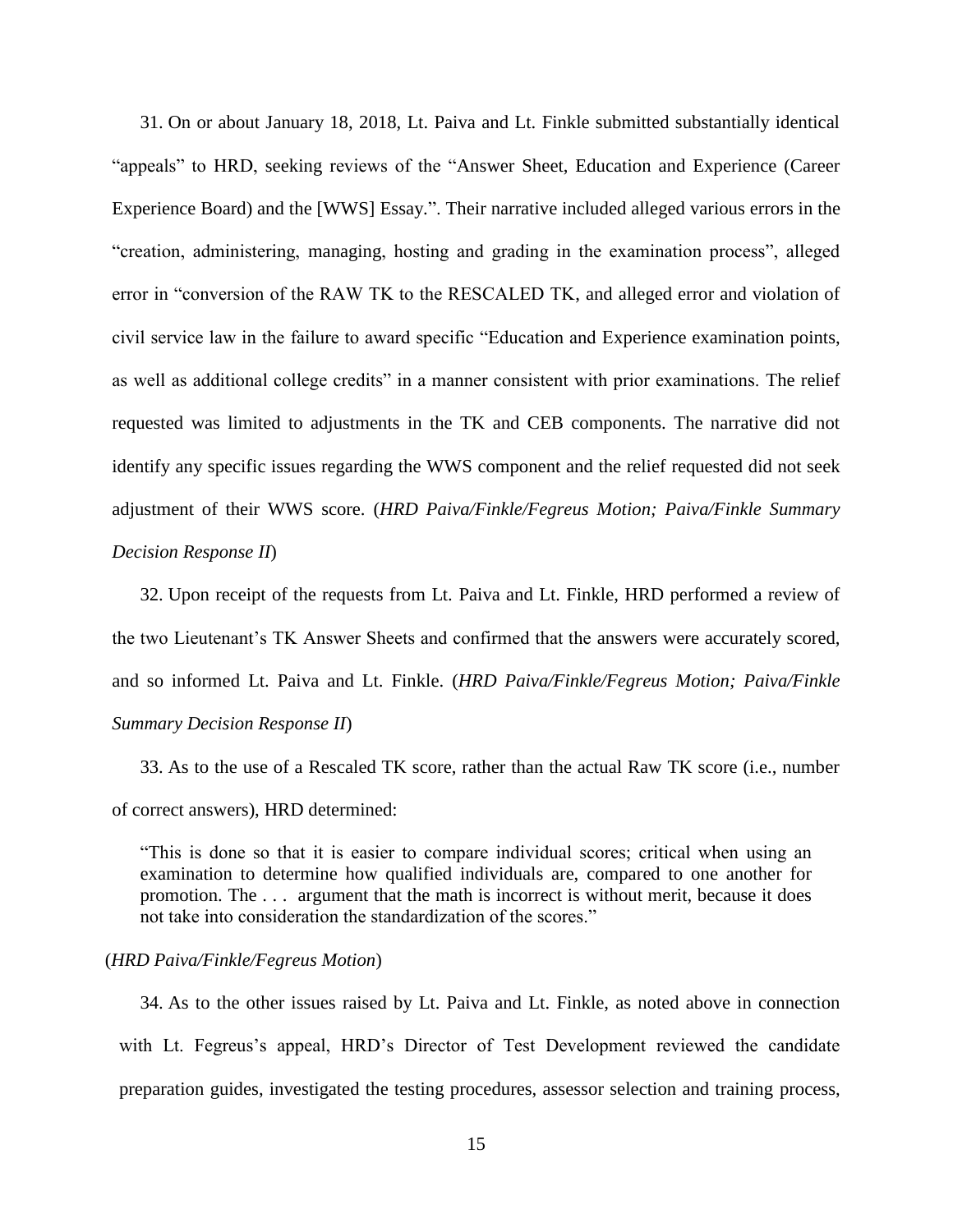and scoring methodology used for the WWS and CEB components. She concluded that the candidate preparation guides were sufficiently thorough to provide candidates with the information needed to prepare for the examination and that these test components were appropriately designed, administered and scored. (*HRD Paiva/Finkle/Fegreus Motion*)

35. For example, HRD noted that, as to the CEB component, the test vendor had analyzed the level of agreement between the assessors on a panel and the level of similarity or difference between the ratings given by the four (4) CEB panels, finding that the three (3) assessors on each panel gave consistently similar ratings to each candidate they evaluated and, using a statistical significance test, it was determined that there was no significant difference in the scoring between panels as well. HRD noted that the CEB component did depart from the type of E&E component used in other examinations, but concluded that the new process was fully explained to candidates and all candidates had an equal opportunity to prepare themselves for that new approach. HRD also noted that scoring had been performed "blind", using confidential identifiers for each candidate and that the CEB assessors did not include internal DOC personnel. (*HRD Paiva/Finkle/Fegreus Motion*)

36. On March 2, 2018, both Lt. Paiva and Lt. Finkle filed essentially identical appeals with the Commission. Each appeal alleged the following: "1) Calculation errors in candidate score report; 2) denial of publication, education and career experience points; 3) violation of Civil Service Law, M.G.L., PAR, MCOFU CBA, contractual agreements and E&E Sheet; 4) EBJ study guide violations; 5)Exam weight, CEB format, and Fact Sheet (abbrev/resume); Request Commission Investigation of the departmental and procedural violations, correct all exam "Fair Test" inequities prior to certification, and make me whole." (*Claims of Appeal; Paiva/Finkle Summary Decision Response II*)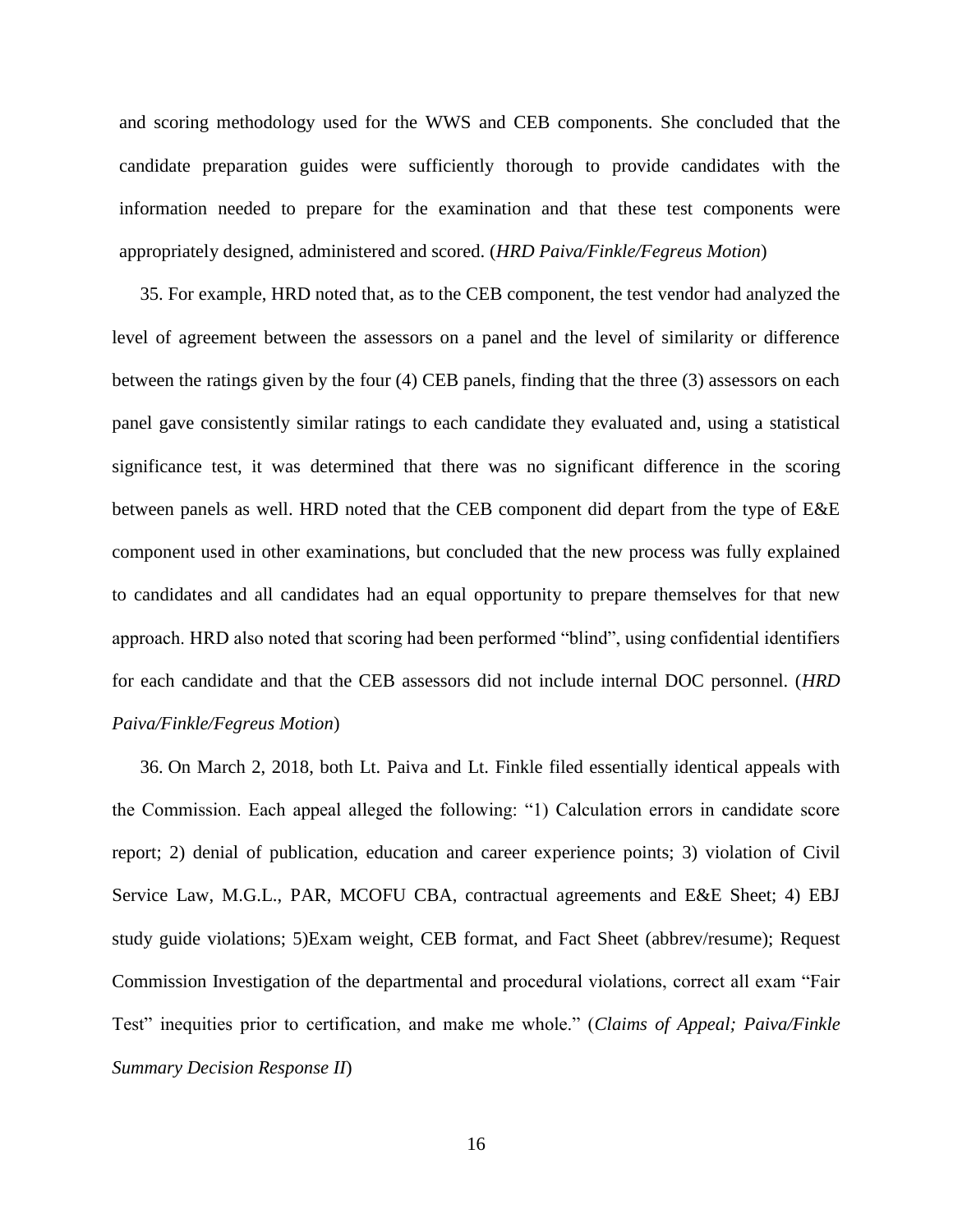#### Findings Applicable to Lt. Harte's Appeal

37. On or about January 9, 2018 Lt. Harte emailed a review request of "my answer sheet" and "the Education and Experience (Career Experience Board)." In his request, he noted: "In the past, the exam would have a bubble sheet asking about your time and grade. Then on either the same sheet or on a separate sheet it would ask about your education. I would like to know why it [sic] the exam process was not laid out before signing up for the exam." (*HRD Harte Motion*)

38. HRD treated Lt. Harte's requests as seeking a review of the WWS essay score and his CEB score. After review, by letter dated February 15, 2018, HRD declined to make any adjustments to either score. (*HRD Harte Motion*)

39. On March 1, 2018, Lt. Harte appealed to the Commission, stating: "The  $3<sup>rd</sup>$  part of the exam is what I am requesting to appeal, called 'Captain Exam Review Response' or called 'Education & Experience (CEB)'. There was no form provide[d] for such education or experience. A sheet was filled out for information purpose[s] only. Not be used for evaluations. The individuals who conducted 'Captain's Responses' who were they". He also questioned a lack of information in advance and, as to the "written part of the exam", claimed he was not told how and by whom the "examination assessment" would be scored and weighted. (*HRD Harte Motion*)

40. On appeal to the Commission, Lt. Harte also contends that DOC did not comply with the conditions stated in the initial July 22, 2017 DOC Bulletin announcing the 2017 Captain's Examination, specifically, that there would be a "cut score" on the TK test and only candidates who achieved that minimum score would be allowed to continue in the testing procedure and failed to execute a written delegation agreement with HRD as required to be permitted to conduct the examination. (*Harte Summary Decision Response II*)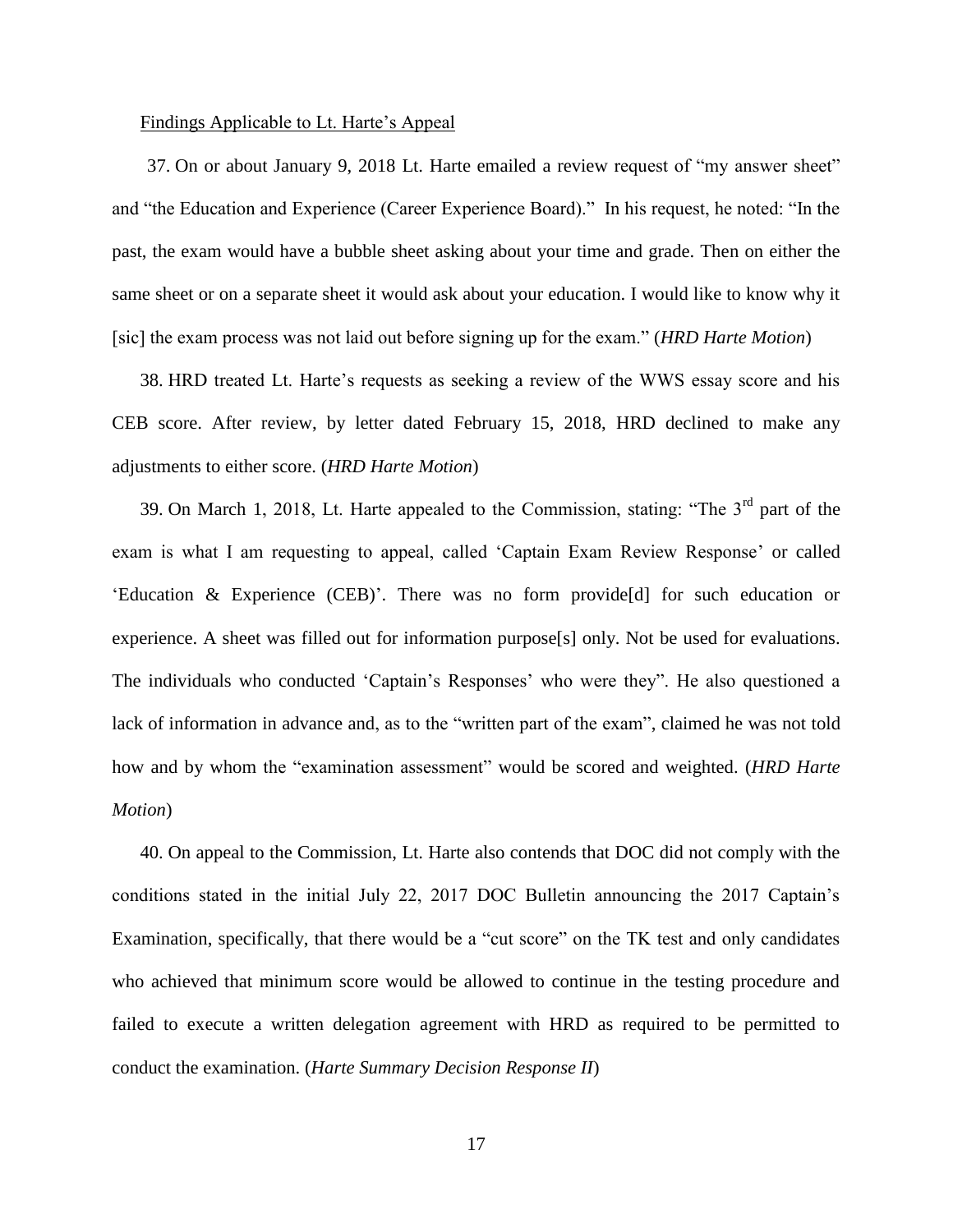#### **STANDARD OF REVIEW**

An appeal before the Commission may be disposed of summarily, in whole or in part, pursuant to 801 C.M.R.  $1.01(7)(g)$  and 801 C.M.R.  $1.01(7)$  (h) when, as a matter of law, the undisputed material facts affirmatively demonstrate that there is "no reasonable expectation" that a party can prevail on at least one "essential element of the case". See, e.g., Milliken & Co., v. Duro Textiles LLC, 451 Mass. 547, 550n.6, (2008); Maimonides School v. Coles, 71 Mass.App.Ct. 240, 249 (2008); Lydon v. Massachusetts Parole Board, 18 MCSR 216 (2005)

# **APPLICABLE CIVIL SERVICE LAW**

G.L.c.31,§3 directs HRD to "make and amend rules which shall . . . include provisions for

. . . (c) Open competitive and other examinations to test the practical fitness of applicants . . ."

Pursuant to this authority, Personnel Administration Rule PAR.06 provides, in relevant part:

#### **PAR.06. EXAMINATIONS**

- (1) Procedure
	- (a) The administrator shall establish procedures for competitive and other examinations to test the practical fitness of applicants.

. . .

(b) The grading of the subject of employment or experience as part of a promotional examination shall be based on a schedule approved by [HRD] which shall include credits for elements of training an experience related to the position for which the examination is held.

. . .

- (2) Content of Examinations
	- (a) All selection procedures shall be practical in character and shall relate directly to those matters which fairly determine the relative ranking of the persons examined based on the knowledge, abilities and skills required to perform the primary duties (critical and frequent tasks) of the position title or occupational group as determined by reliable and representative job information available to [HRD]. Examinations may be assembled or unassembled and may include written, oral, practical or performance tests, training and experience rating . . . other generally accepted selection procedures, or combinations of these, which, in the discretion and judgment of [HRD], are appropriate for the position title or occupational group being tested.

. . .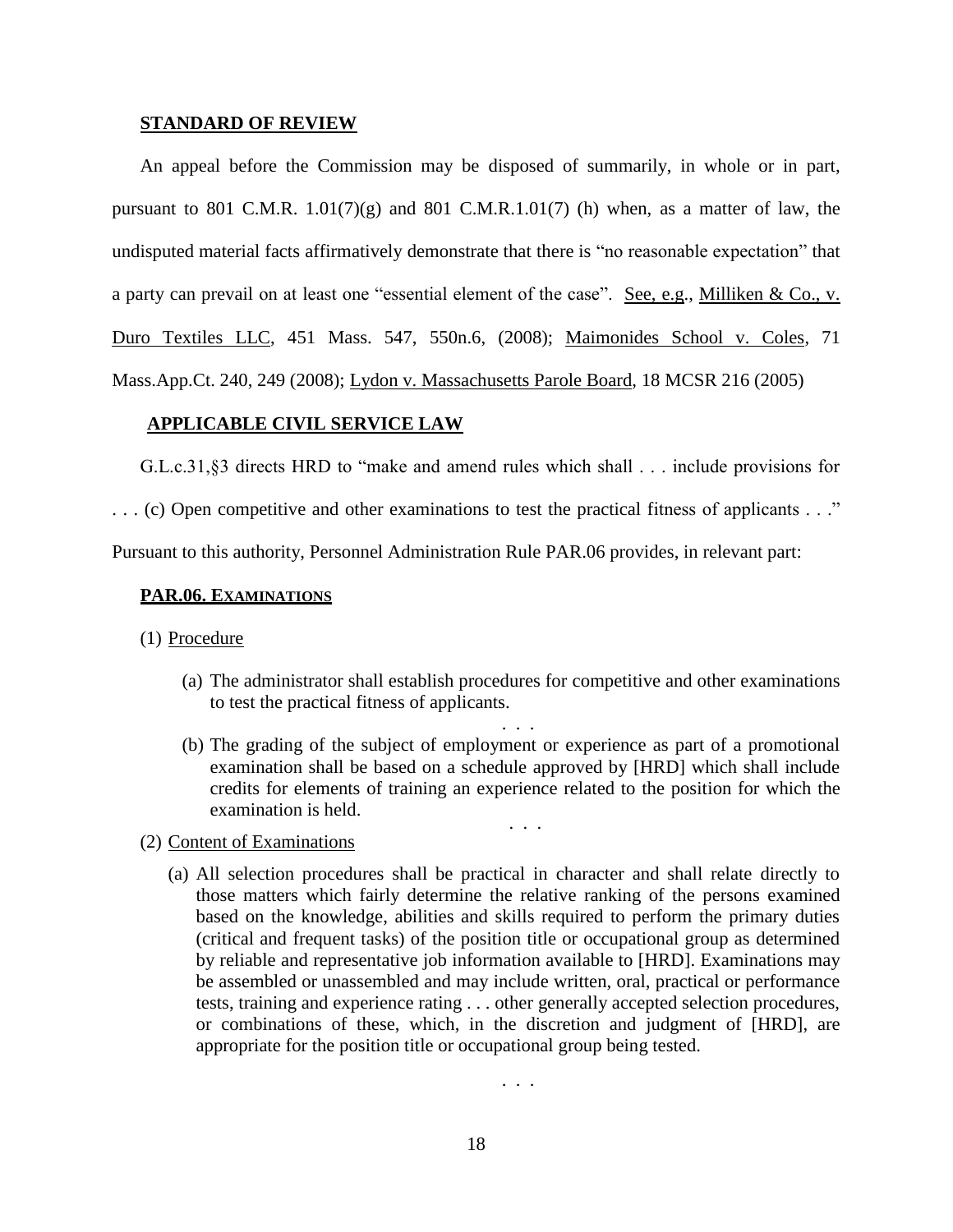#### (3) Examination Results

The passing mark for each examination shall be established by [HRD] in accordance with generally accepted selection procedures.

Also, G.L.c.31,§22 provides, in relevant part, that HRD "shall determine the passing requirements of examinations" and, in particular, "an applicant shall be given credit for *employment and experience* in the position for which the examination is held" and "shall be allowed seven days after the date of such examination to file with the administrator a *training and experience sheet* and to receive credit for such *training and experience* as of the time designated by the administrator." (*emphasis added*)

Section 22 also grants applicants the right to seek HRD review of their written examination marks and E&E credits and, in some cases, to claim that the exam was not a "fair test". Section 24 provides for further appeal of HRD's actions for further limited review by the Commission. G.L.c.31,§22 through §24. *See generally*., Clarke v. HRD, 29 MCSR 1 (2016), *on further appeal*, 30 MCSR 410 (2017); Wilbanks v. HRD, 29 MSCR 22 (2016), *aff'd sub nom* Wilbanks v. Massachusetts Civil Service Comm'n, Suffolk C.A. 2016-0356 (Sup. Ct. 2017)

The Commission has construed the applicable Massachusetts civil service laws and rules to vest HRD with broad, although not unfettered, discretion to determine the technical requirements for competitive civil service examinations, including the type and weight given as credit for training and experience, subject to scrutiny solely when HRD's decisions, actions or failure to act are devoid of any rational explanation, are not firmly grounded in common sense, have not been uniformly applied, are arbitrary, capricious or otherwise run afoul of basic merit principles of civil service law. See, e.g., Borjeson v. Human Resources Div., 31 MCSR 267 (2018) (Interim Decision), 31 MCSR 297 (Final Decision) (allowing appeal and requiring rescoring of E&E when HRD had arbitrarily changed its long-standing traditional methodology for reasons that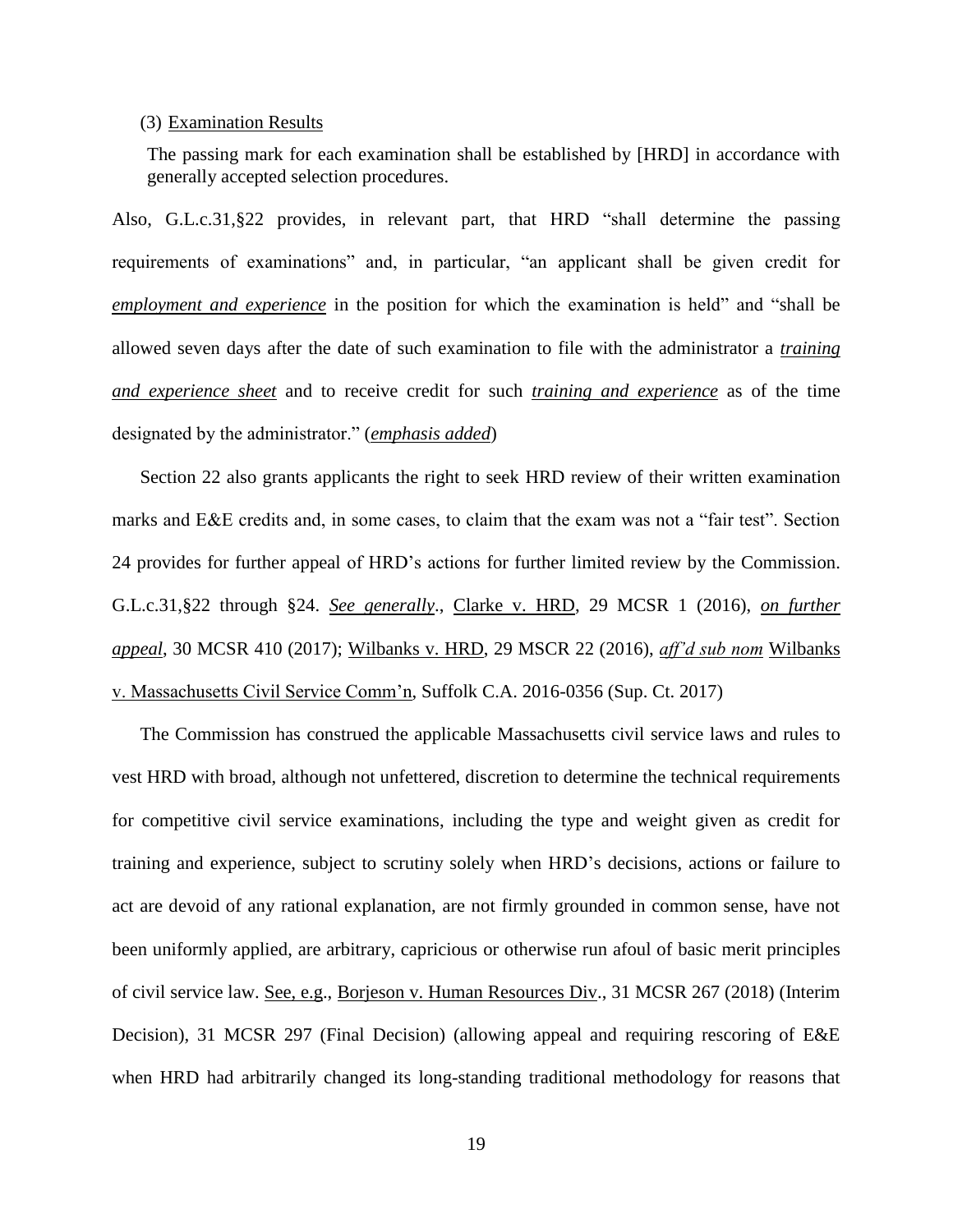were neither "persuasive nor logical"); Clarke v HRD, 29 MCSR 1 (2016) (allowing appeal, in part, to grant education credit when documentation submitted indistinguishable from information previously found sufficient to grant such credit); Merced v. Human Resources Div, 28 MCSR 396 (2015) (affirming HRD's requirement that university teaching credit required faculty status of adjunct professor or higher); Carroll v. Human Resources Div., 27 MCSR 157 (2014)(deferring to HRD's technical expertise in defining criteria for educational credit); Cataldo v. Human Resources Div, 23 MCSR 617 (2010) (allowing E&E appeal, in part, for education credit that HRD denied for reasons that could not be reconciled with a reasonable construction of HRD's examination instructions). See generally, G.L.c.31,§1 (basis merit principles means "recruiting, selecting and advancing of employees on the basis of their relative ability, knowledge and skills", "assuring fair treatment of all applicants" and protecting employees from "arbitrary and capricious actions"); City of Cambridge v. Civil Service Comm'n, 43 Mass.App.Ct. 300, 303, rev.den., 426 Mass. 1102 (1997) (decision "is arbitrary and capricious when it lacks any rational explanation."

## **ANALYSIS**

After careful review of HRD's Motions and the Appellants' responses, I conclude that HRD has established that there is no material issue on which Appellant Fegreus and Appellant Harte are reasonably likely to prevail and, therefore, HRD's Motions for Summary Decision as to those appeals must be allowed and the appeals must be denied.

Similarly, save for one issue on which a genuine factual dispute exists, HRD has also established that Appellant Paiva and Appellant Finkle are not likely to prevail on most of the issues raised in their appeals. Thus, partial Summary Decision is appropriate on those issues.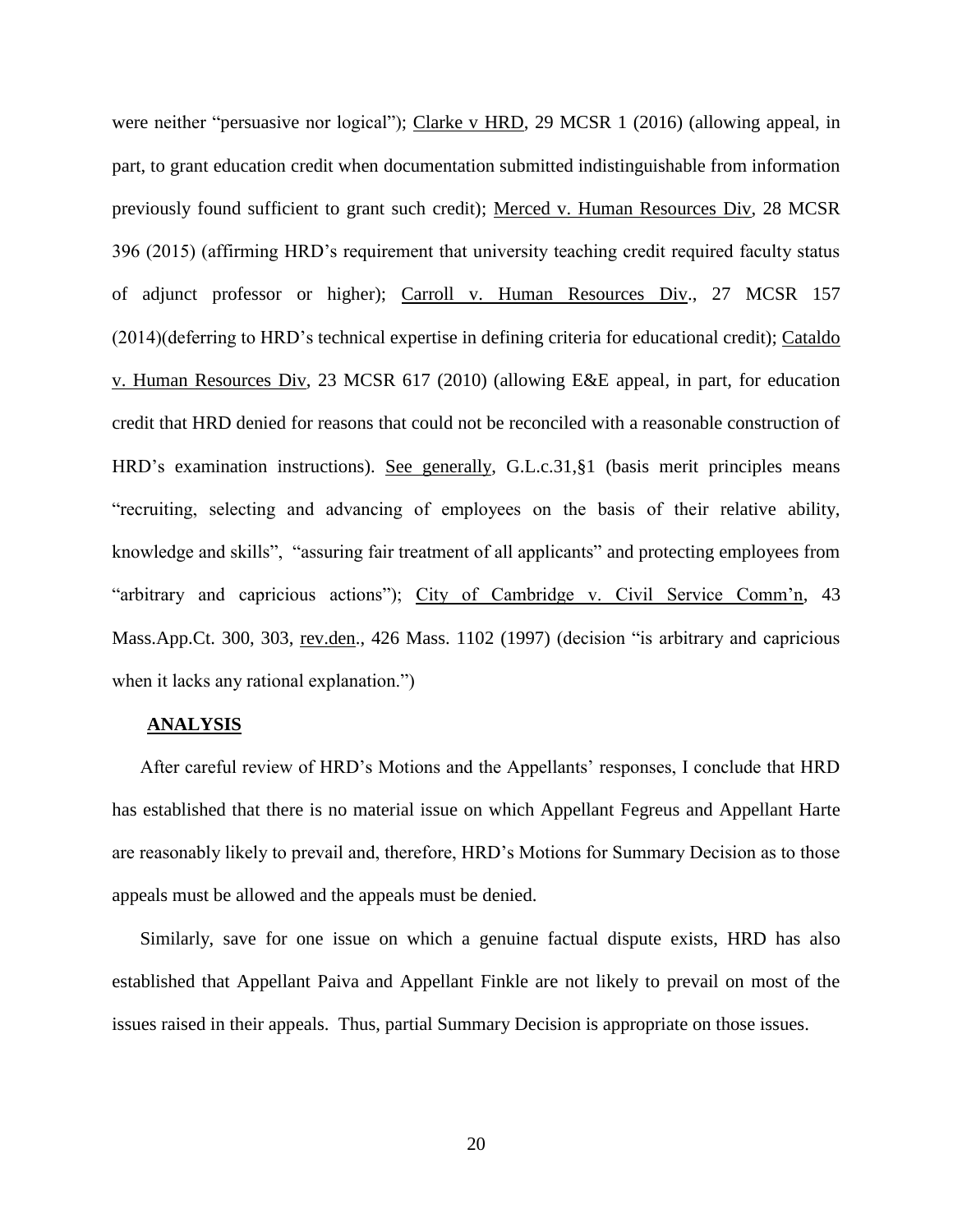I do find, however, that Appellant Paiva and Appellant Finkle have made a timely "fair test" appeal that raises a genuine issue of fact and requires a full evidentiary hearing on the issue of whether the use of a rescaled TK score prejudiced those Appellants' civil service rights by unfairly determining that they had failed to achieve a passing Overall Test Score (and in the case of Lt. Paiva, depriving him of additional points for veteran's credit) which precluded their names from being placed on the current DOC Captain's eligible list.

## Fair Test Appeal

G.L.c.31,§22,¶4 entitles a civil service test candidate to request that HRD "conduct a review of whether an examination. . .was a fair test of the applicant's fitness actually to perform the primary or dominant duties of the position for which the examination was held, provided that such request shall be filed with [HRD] no later than seven days after the date of such examination." HRD's decision on a fair test review may be appealed to the Commission. G.L.c.31,§24.

The seven day filing deadline for a fair test appeal has been judicially and administratively construed to be equitably tolled, in appropriate circumstances, especially, when the facts show that a candidate could not reasonably be expected to know the basis for asserting a fair test claim within the seven day timeframe and where the test administrator provided inaccurate disclosure of the candidate's rights. See, e.g., O'Neill v. Civil Service Comm'n, MICV09-0391 (2009), aff'd, 78 Mass.App.Ct. 1127 (2011) (Rule 1:28) (time to assert a G.L.c.31, §22,¶4 "fair test" appeal commences after the examination results are published; Merced v. Boston Police Dep't, 29 MCSR 84 (2016), aff'd, Suffolk C.A. 2016CV00748 (2018). See Swan v. Human Resources Div., CSC No. B2-15-182 (2015)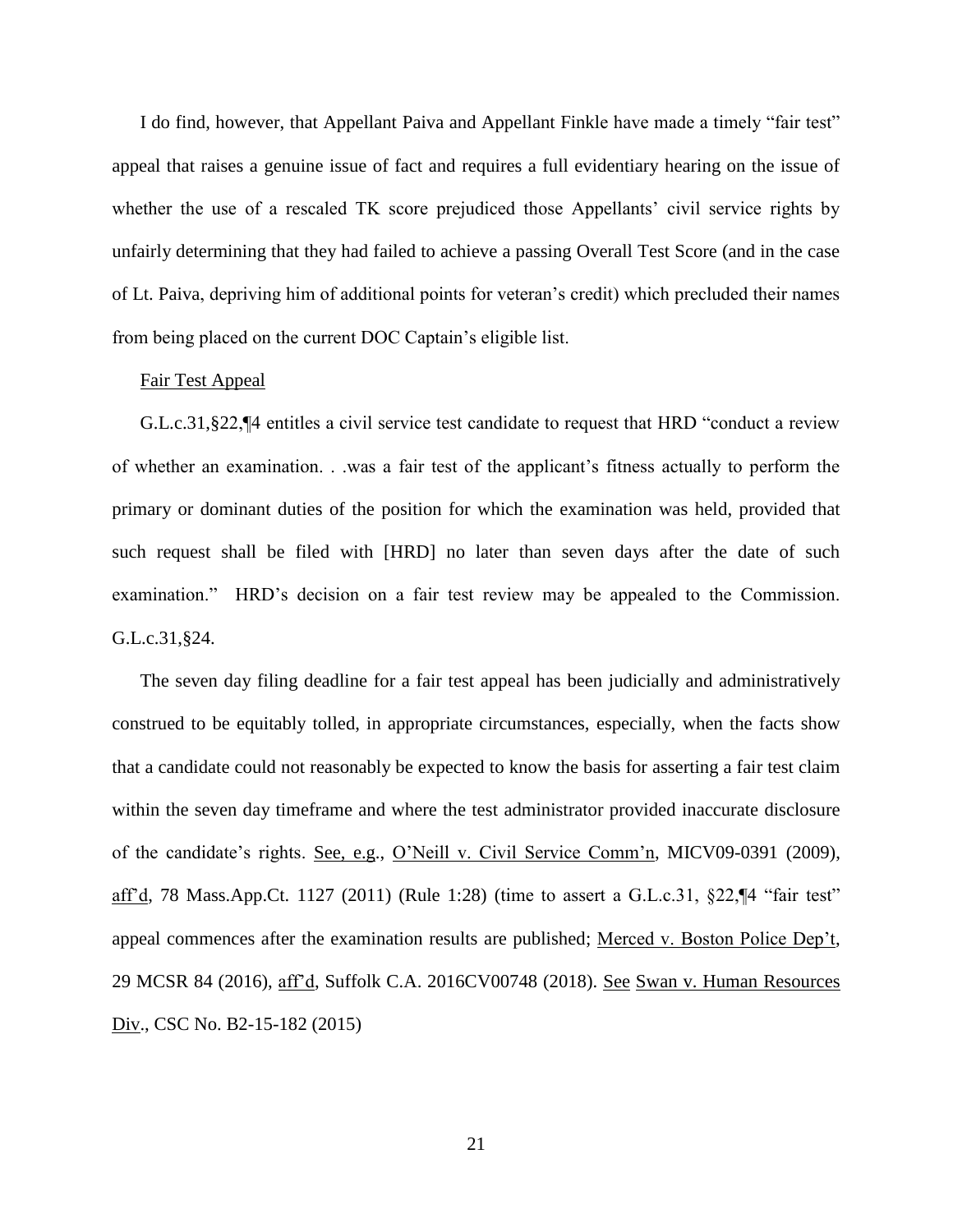The fair test issue raised by Lt. Paiva and Lt. Finkle concerning the validity of using a "Rescaled TK score" to determine their final TK grade and, therefore, whether they passed or failed the examination, fit the circumstances under which the Commission is warranted to apply the doctrine of equitable tolling in determining whether the Appellants' fair test appeal may be deemed timely. Here, the problem with using a Rescaled TK score could not have been known before the receipt of the CANDIDATE SCORE REPORT on January 3, 2018. All prior communications with the Appellants gave no indication that HRD or DOC contemplated such an adjustment to the TK score that they received. The August 2017 notice simply informed them that they had scored 59 and 56, respectively, on the TK portion of the exam and that this score "will serve as 35% of your overall score." Although the August 2017 TK score notice provided the Appellants with information about how and when (within seven days of that notice) they must file a fair test appeal, that notice has no significance as the Appellants would not know of the basis for any such appeal until January 2018.

When Lt. Paiva and Lt. Finkle received their CANDIDATE SCORE REPORT, they both immediately (the same day) initiated contact with DOC claiming that the TK score was erroneously calculated using a "Rescaled TK score" rather than the "Raw TK score" reported to them in August 2017. They eventually (on January 9 or 10, 2018) were referred to the summary sheet provided with the CANDIDATE SCORE REPORT which specified a 17-day appeal window for the types of review that then could be sought (and no mention of a "fair test" review or its seven day window,(which, if applicable, would expire on January 10, 2018), directed all further communications to HRD, and told themHRD would not accept any telephone inquiries.

Lt. Paiva's and Lt. Finkle's January 18, 2018 requests for review by HRD were filed within the 17-day window to which the Appellants were referred. In view of the clear steps that Lt.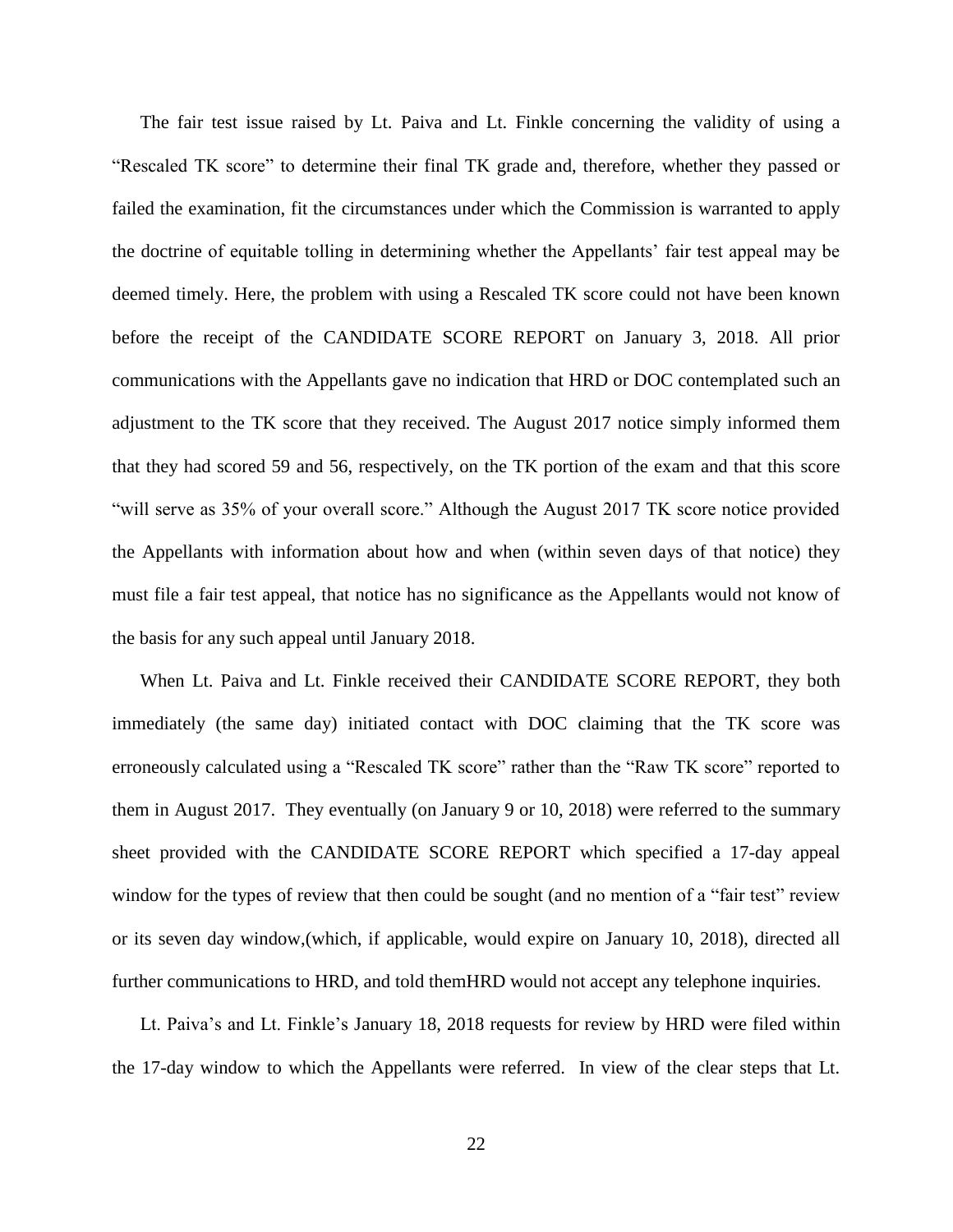Paiva and Lt. Finkle initiated on the day they received their final scores, combined with the incomplete and confusing appeal instructions provided to them, warrants a finding that they have duly and timely sought review of the Rescaled TK score issue. Lt. Finkle also took immediate steps to question the validity of the CEB and only received feedback on that issue on or about January 10, 2018. To the extent he included a fair test issue about the CEB in his January 18, 2018 submission, I find it is equitable to deem that request timely as well.<sup>7</sup>

Insofar as any other Appellant now claims to make a fair test appeal, I reach a different conclusion. Lt. Fegreus first sought review on January 18, 2018, within the 17-day window for requesting review of the marking of his TK, WWS or CEB scores, but more than seven days after he learned of those scores. Also, at least insofar as the CEB component is concerned, he knew or should have known that the CEB did not use an education and experience form and his CEB score would be based on his oral presentation and not on awarding specific points for specific college experience. Moreover, as noted below, even if Lt. Fegreus were deemed to have made a timely "fair test" appeal on those issues, they all fail on the merits.

Similarly, although Lt. Harte's review requests to HRD appear to have been filed on or about January 9, 2018, ${}^{8}$  he then sought review of his "answer sheet" and the "written part of the exam". He did also question the failure to use a "bubble sheet" to award points for education and experience, which, arguably, might raise a fair test issue. He later raised other issues, including DOC's failure to execute a delegation agreement with HRD, the failure to use a "cut score" as promised, and other errors, but they were not part of what he had asked HRD to review and

 $\overline{a}$ 

<sup>&</sup>lt;sup>7</sup> As noted below, however, to the extent that Lt. Finkle is asserting a fair test appeal regarding the CEB, that appeal fails on the merits.

<sup>8</sup> The record is not clear whether Lt. Harte's request to HRD was completed by January 9, 2018 or January 23, 2018. For purposes of this motion, I used the earlier date as the one most favorable to Lt. Harte.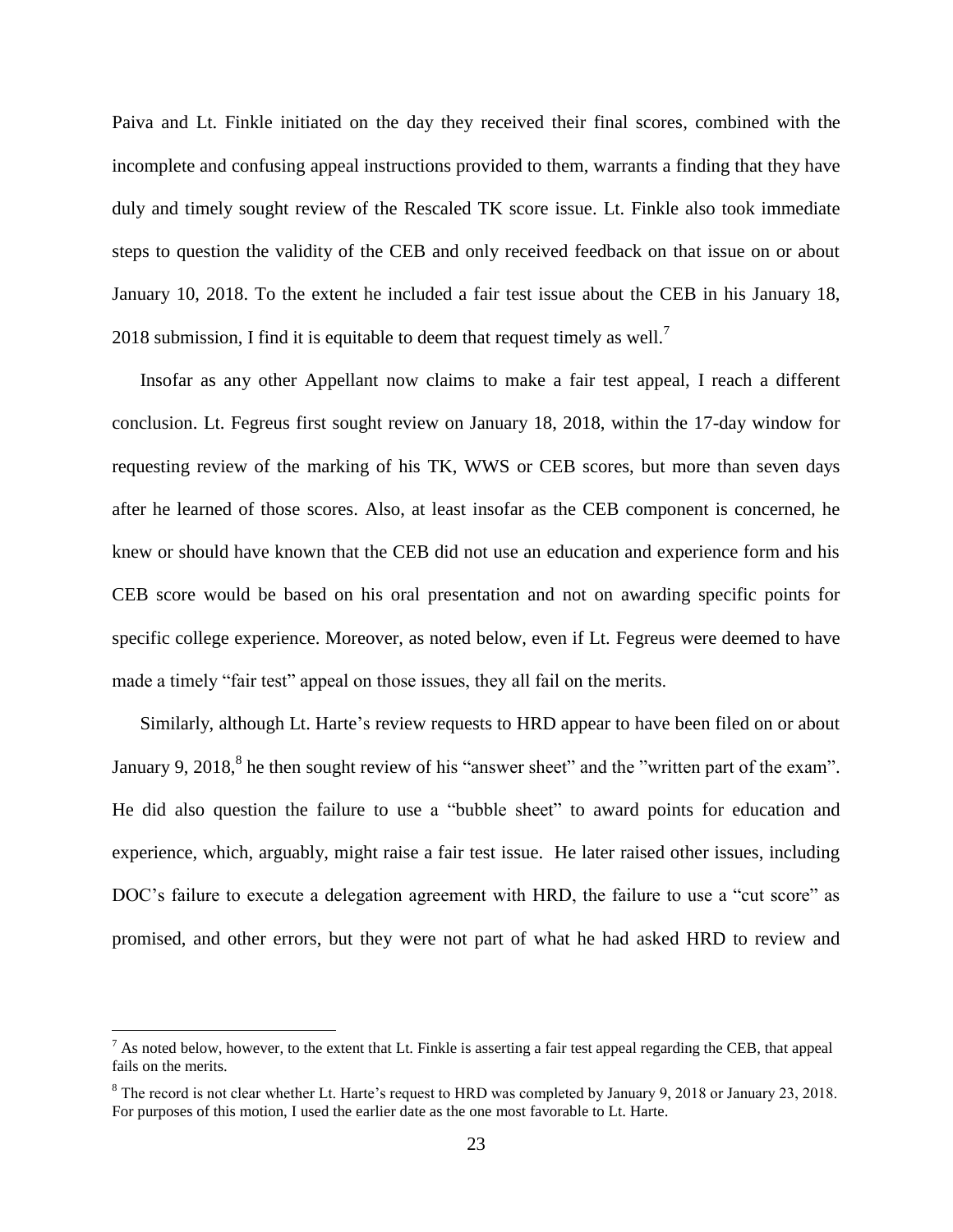cannot form the basis for a fair test appeal to the Commission. Also, as noted below, none of these belatedly-asserted potential fair test claims have merit.

## The TK Scoring Issue

As HRD correctly points out, HRD's decision on review of the marking of a candidate's answer sheet for a multiple choice exam, such as the TK Test, is final. The Commission lacks jurisdiction to hear an appeal of that decision. See, e.g., Hickey v. Civil Service Comm'n, 60 Mass.App.Ct. 1104 (2003) (unpublished); Ryan v. Human Resources Div, 31 MCSR 118 (2018); Salois v. Human Resources Div., 15 MCSR 428 (2015).

The TK scoring issue raised by Lt. Paiva and Lt. Finkle, however, raises a different issue that falls within the fair test category of appeal, namely, whether it was a fair test of the Appellant's fitness to have substituted a Rescaled TK Score for the Raw TK score when calculating the points to be awarded to the Appellants toward their Overall Test Score.

First, unlike the "standardization" of panel scores in the WWS and CEB components, candidates had no advance notice that they would be graded on a "scale" of any kind. In fact, the notice that candidates received of their TK scores provided them with "raw" TK scores only, i.e. the number of multiple choice questions out of 100 that they answered correctly, and the "result" of the TK examination would "serve as 35% of your overall score". A fair reading of this information certainly could lead a candidate to conclude that the intention was – at least at that time – to credit 35% of the number of correct answers to the 100 multiple choice TK questions.

Second, for reasons that are not explained, the test administrator, DOC and/or HRD decided, at some point, to change the original test protocol, which required candidates to achieve a minimum passing grade (or "cut score") on the TK Test in order to continue on in the promotional examination process. Instead, all candidates were allowed to proceed through the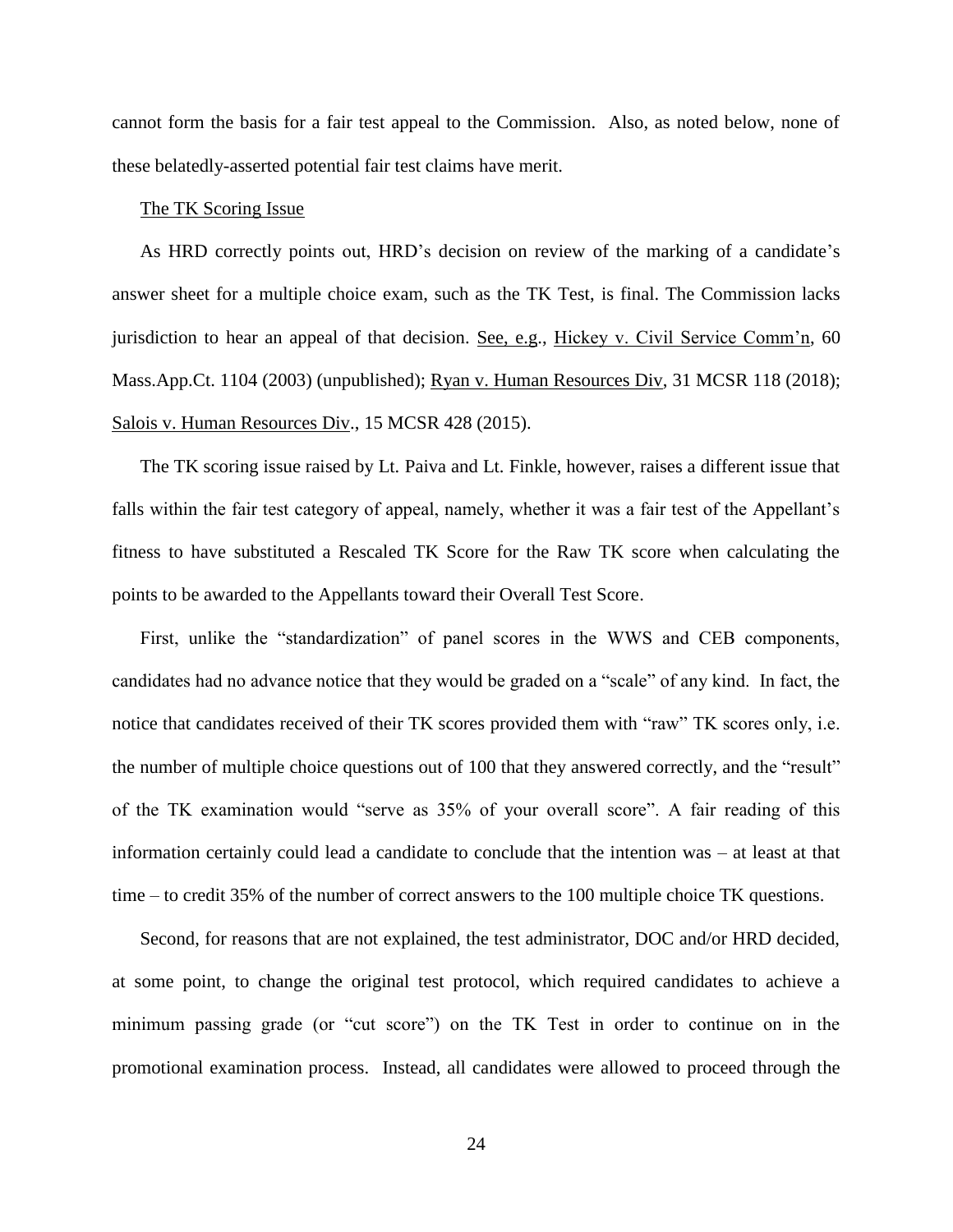WWS and CEB components, regardless of their TK score. Thus, candidates who scored as low as 46 out of 100 correct answers were allowed to compete with others whose scores were considerably higher.<sup>9</sup>

Third, I note that "rescaling" resulted in the lowering of all TK scores. Higher scoring candidates receiving the smallest reduction (no reduction for candidates who scored 100) and lower scoring candidates receiving increasingly larger reductions (with candidates scoring 46 having their score TK reduced by nearly 2 points  $[46 \times .35 = 16.1$ ; rescaled score: 14.19]). Put another way, candidates' "weighted" raw TK scores below 100 became, after "rescaling", an increasingly lower percentage of the raw TK score that was originally provided to them. If this use of "rescaling" is, in fact, an acceptable methodology for scoring the written multiple choice TK component of this three-part promotional examination, it does not appear in this record.

Fourth, Lt. Paiva and Lt. Finkle both may claim to be aggrieved by the Rescaled TK scoring. Had the original "Raw TK scores" been used to compute their "weighted" TK score, they would have been awarded 20.65 TK points (59 x .35) and 19.60 TK points (56 x .35), respectively. These scores, when combined with their WWS and CEB scores, would have given them

each an passing Overall Test Score that would have placed them on the 2017 Captain's eligible list (and, in the case of Lt. Paiva, entitled him to receive an additional 2 points as a veteran's credit). $^{10}$ 

In sum, the change in the TK test scoring procedures, at least, raises legitimate factual issues that should not be decided on motion, but requires a full evidentiary hearing to enable the

 $\overline{a}$ 

 $9$  For example, a candidate who scored a 48 on the TK Test, ultimately earned an overall passing score of 71.40, which, after veteran's points, placed him in 32<sup>nd</sup> place on the eligible list, while Lt. Harte, who scored 65 on the TK test and Lt. Paiva and Lt. Finkle (59 & 56, respectively) all received failing Overall Test scores. (*SCExhs.1 & 2*)

 $10$ Although I conclude that Lt. Harte did not make a timely fair test appeal of the rescaling of his TK score, even if his TK score had not been rescaled, the increment in his TK weighted score (65 x.35 = 22.75) would still not have given him a passing Overall Test Score.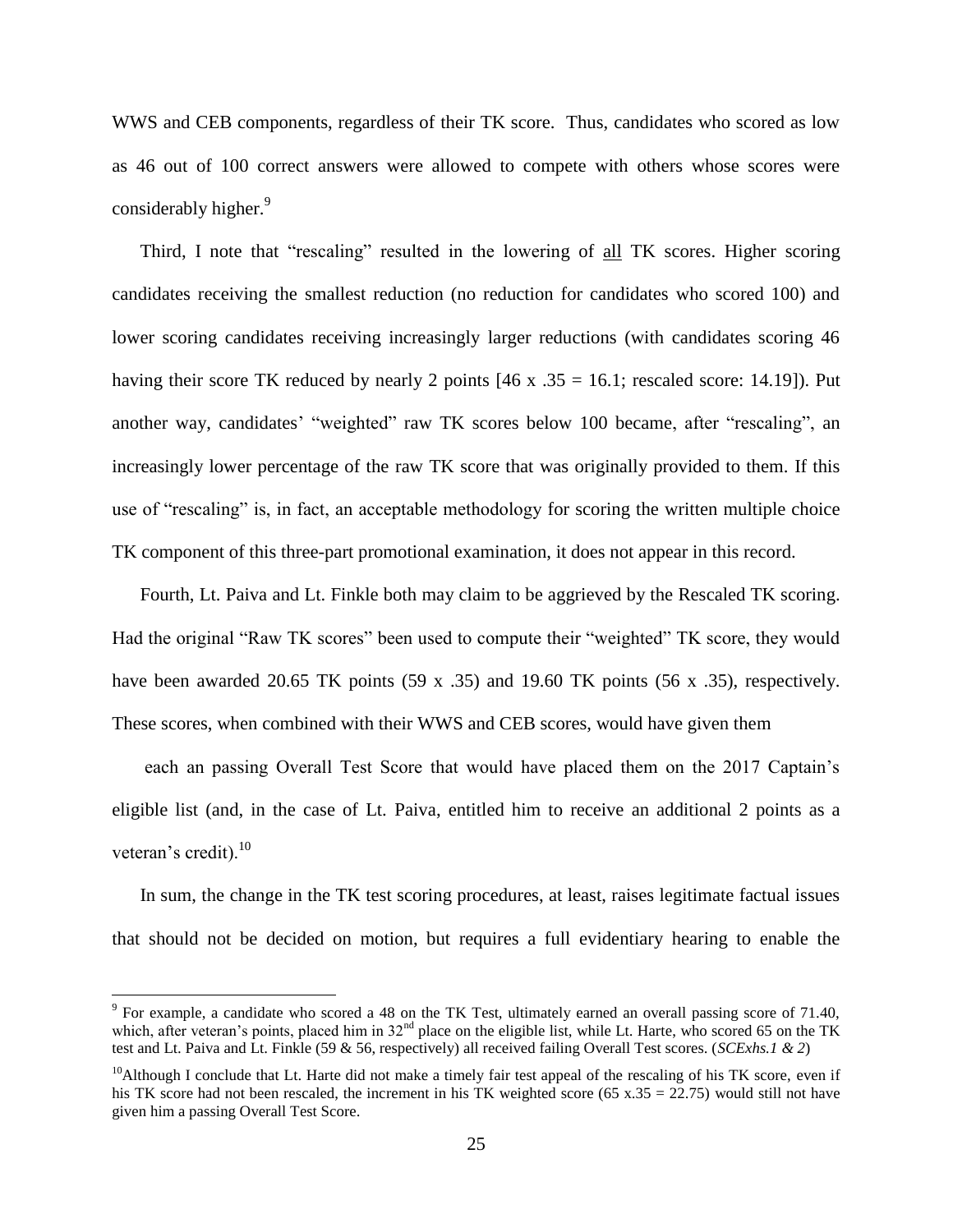Commission to understand how HRD justifies this change in procedure. Absent such a satisfactory explanation, Lt. Paiva and Lt. Finkle appear to raise legitimate questions as to whether the TK test component, and/or the Captain's promotional examination as a whole, was a fair test consistent with basic merit principles of civil service law.

#### WWS and CEB Components and Other Issues

I have carefully reviewed the examination bulletins and candidate preparation materials for the WWS and CEB components, as well as HRD's explanation of the review of the design, administration and scoring of those components. I agree with HRD's conclusion that there is substantial factual basis to believe that those components were properly administered and, as administered, constituted a fair test of a candidate's ability. Writing samples and oral exercises are a well-established part of civil service promotional examinations. The Appellants have not raised any legitimate and genuine disputed issues of fact that present a reasonable basis to conclude that they would prevail at a full evidentiary hearing concerning their complaints about the WWS and CEB components. I note, in particular, that HRD confirmed that the WWS and CEB assessors were well-qualified and suitably trained, that the candidate preparation materials thoroughly explained the process, including extensive advice on how to prepare for those tests, and that, after review, HRD was satisfied that the procedures in place to assure "blind" scoring were not compromised. Given the broad statutory discretion afforded to HRD with respect to the technical aspects of civil service examinations and the deference that the Commission provides in appeals from HRD's review of examinations, on this record, HRD established that it is entitled to summary decision in its favor as to the Appellants' complaints about those two components.

That said, the CEB component does present a legal question that has not been previously considered by the Commission. By allowing the traditional "E&E" point system, based on a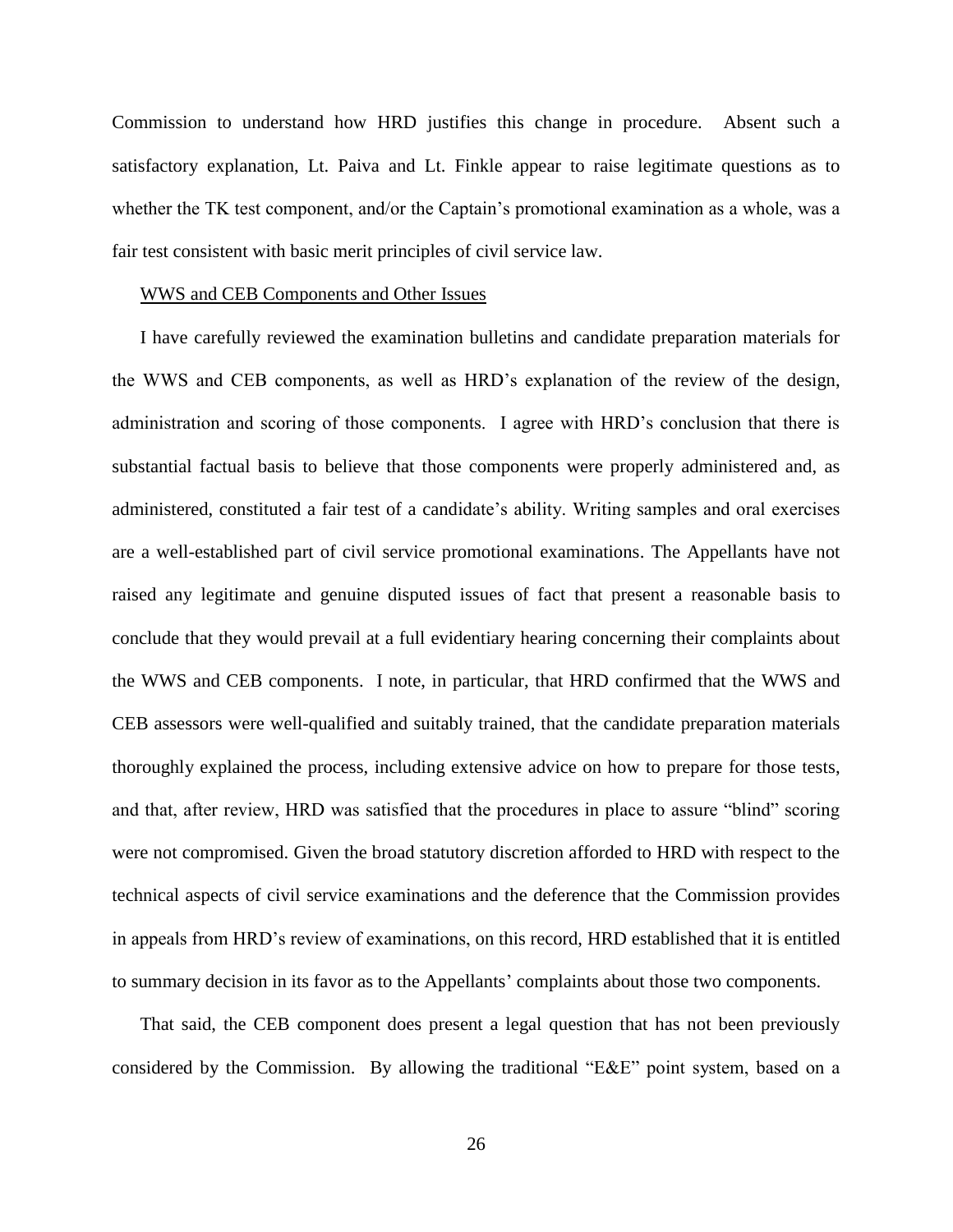paper record, to be replaced by a "oral board" system used, so far as the Commission knows, for the first time in any Massachusetts civil service examination, HRD has created a tension between the statutory provisions for providing objectively determined "E&E" credit with the statutory limitation on the right of review of subjective "oral" exam exercises See G.L.c.31, §22,¶1(submission of an E&E "sheet"); PAR.06(1)(b) (submission of an E&E "schedule"); Wilbanks v. HRD, 29 MSCR 22 (2016), *aff'd sub nom* Wilbanks v. Massachusetts Civil Service Comm'n, Suffolk C.A. 2016-0356 (Sup. Ct. 2017) (no right of appeal from oral boards)<sup>11</sup>

This statutory tension presents an issue of law that could warrant further scrutiny, and it would behoove HRD to thoroughly study the issue before the same type of CEB is used in the future. For the time being, however, the Commission defers to HRD's conclusion that the use of a delegated "CEB" type component can be reconciled with the statutory provisions of civil service law that seem to assume some form of "paper" submission to, and computation of E&E credits by HRD, which (unlike "oral" components) is then specifically entitled to further objective administrative review and appeal to the Commission. It would not be appropriate for the Commission to begin to undertake that complex analysis here (given the late stage of the process and the limited life of the current DOC Captain's eligible list), but, should the issue arise in the future, and were it presented in a timely manner to enable an appropriate review (i.e. in advance, as soon after learning that a "CEB-type" examination was contemplated as feasible), the Commission may be open to revisit this question.

The Appellants do have a fair complaint that HRD delegated the design, administration and scoring of the Captain's exam to DOC without the parties ever executing a written delegation agreement. Sound administrative practice and procedure should not have allowed this misstep to

 $\overline{a}$ 

.

 $11$  Thus, appeal rights are not expressly available, as a matter of law, from the OB component results.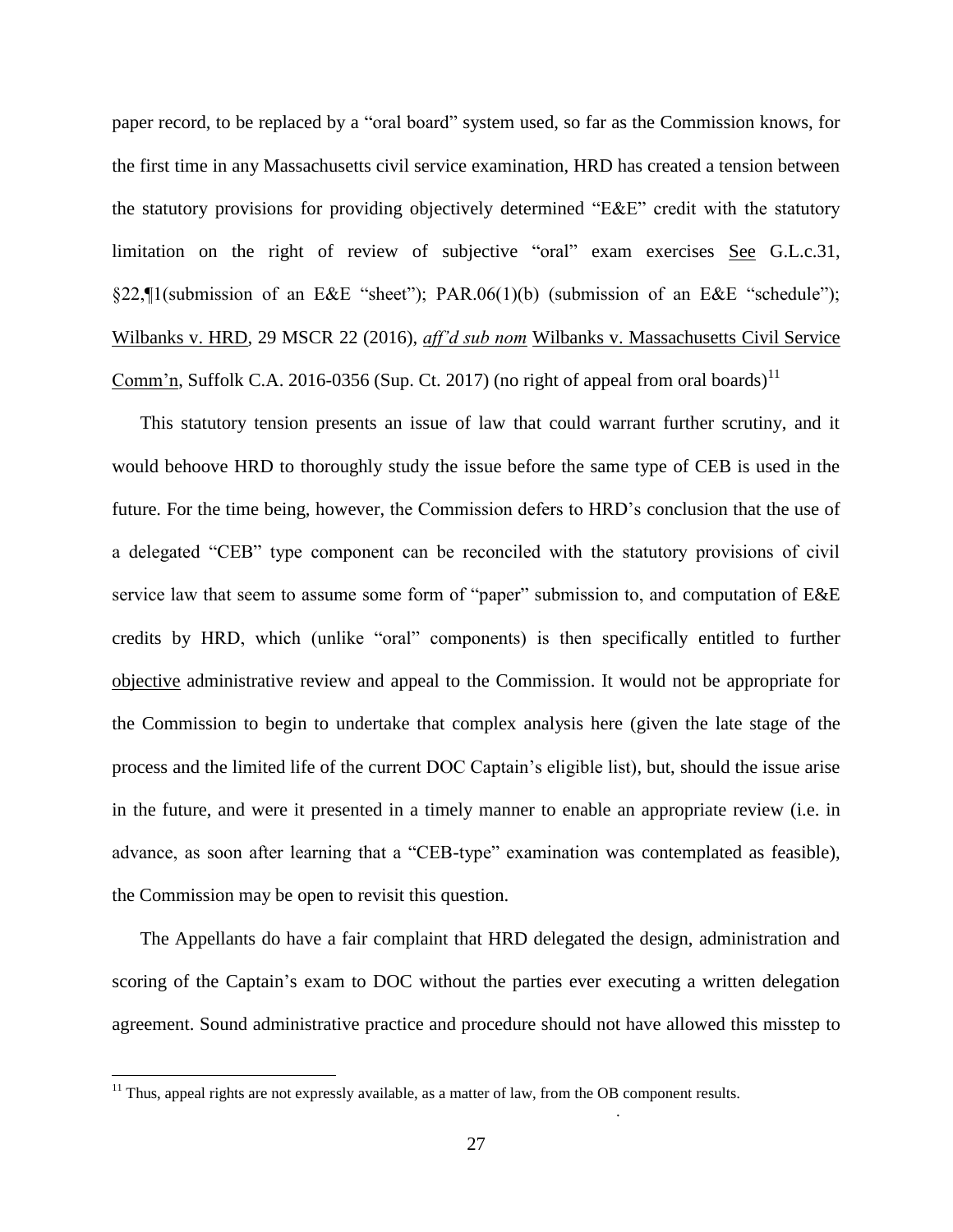occur. (Apparently the agreement was drafted but never signed). Delegation, however, is allowed, as a matter of law. G.L.c.31,§5(*l*). See generally [Malloch v. Town of Hanover,](https://1.next.westlaw.com/Link/Document/FullText?findType=Y&serNum=2037236286&pubNum=0007902&originatingDoc=NAB4102D0173D11DB9292C066B0348FB7&refType=RP&originationContext=notesOfDecisions&contextData=%28sc.Category%29&transitionType=NotesOfDecisionItem) 472 [Mass. 783](https://1.next.westlaw.com/Link/Document/FullText?findType=Y&serNum=2037236286&pubNum=0007902&originatingDoc=NAB4102D0173D11DB9292C066B0348FB7&refType=RP&originationContext=notesOfDecisions&contextData=%28sc.Category%29&transitionType=NotesOfDecisionItem) (2015). Failure to execute a written delegation agreement, while poor form, does not invalidate the substantive act of delegation and does not rise to the level of a violation of the Appellants' civil service rights in this case.

Finally, to the extent I have not addressed any of the other issues raised by the parties, they "have not been overlooked. . . . [N]othing in them . . . requires discussion." McCormack v. Department of State Police, 92 Mass.App.Ct. 1103, 2017 WL 3469601 (Rule 1:28), *citing* Commonwealth v. Domanski, 332 Mass. 66, 78 (1954).

#### **CONCLUSION**

Accordingly, the Commission takes the following action in these appeals:

#### Paiva/Finkle Appeals.(CSC Nos. B2-18-038 & B2-18-039

A. HRD's Motion for Summary Decision, dated April 30, 2018, is allowed, in part, at this time (as to an appeal of the marking of Appellant Paiva's and Appellant Finkle's multiple choice Answer Sheet) and denied, in part, as to the timeliness of those Appellants' Fair Test appeals.

B. HRD's Motion for Summary Decision, dated May 8, 2018, is denied, in part, at this time (as to the "fair test" issue of rescaling the Technical Knowledge Test scores), and, otherwise, is allowed, as to all other issues raised by Appellants Paiva and Finkle.

C. A full evidentiary hearing will be scheduled on the issue of whether or not the 2017 DOC Captain's examination and/or the Technical Knowledge component thereof, constituted a fair test of the fitness to become a DOC Captain consistent with basic merit principles of civil service law, notwithstanding the use of a rescaled Technical Knowledge score in determining that the Lt. Paiva and Lt. Finkle failed to achieve a passing Overall Test Score.